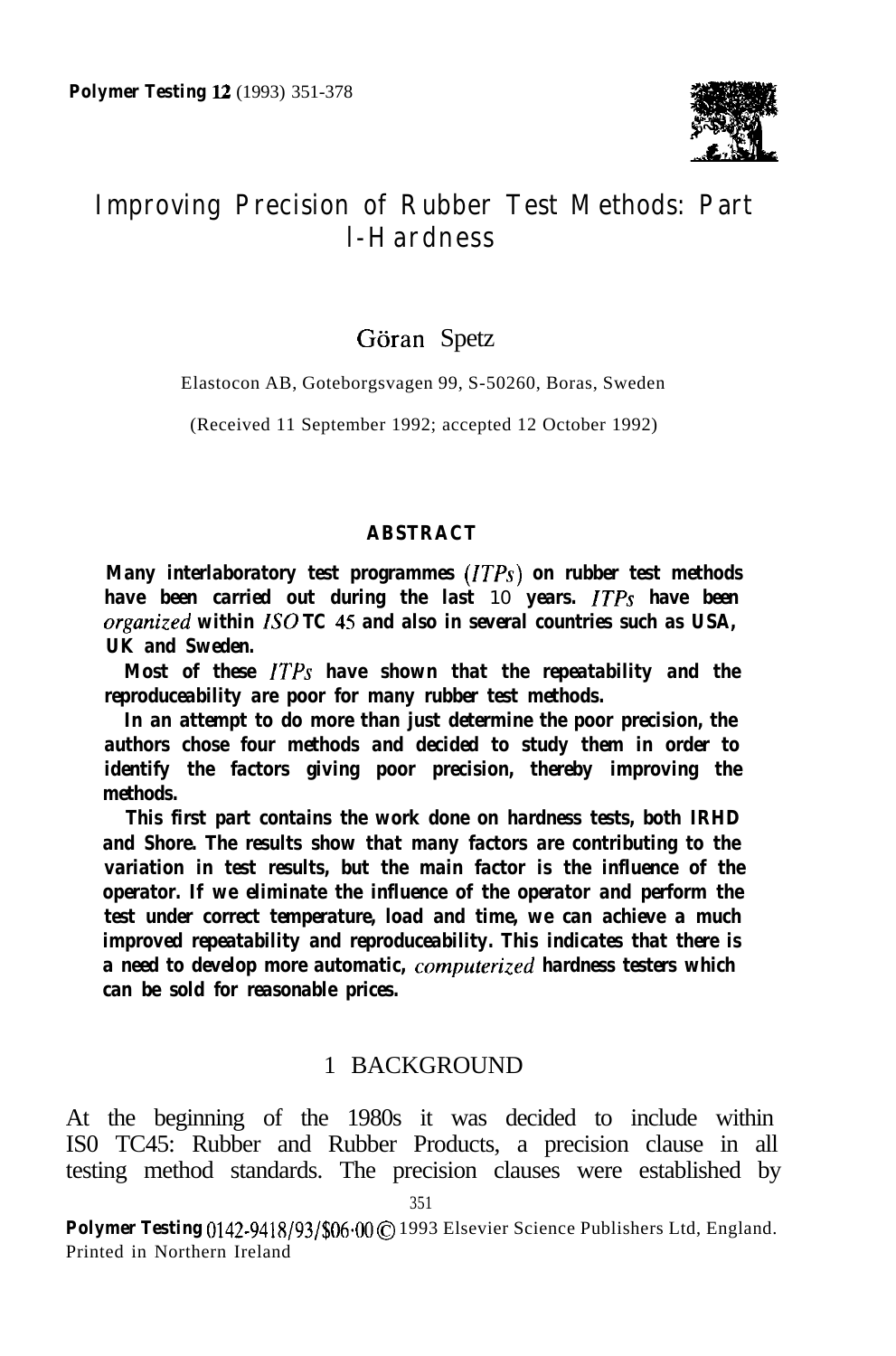carrying out interlaboratory test programme (ITPs) to establish the *repeatability* (within laboratory) and the *reproduceability* (between laboratories) for the test methods.

In 1981 IS0 published a standard for determination of the precision of test methods, IS0 5725-86.' In 1984 TC 45 published a technical report, ISO TR 9272,<sup>2</sup> for guidance on how to establish precision data for rubber test methods. IS0 TC 45 has since then carried out about 25 interlaboratory test programmes.

This work inspired researchers in Sweden to start an interlaboratory test programme organized by the Swedish National Testing Institute. During the years 1982-1988, 14 interlaboratory tests were carried out. For two of the methods a retest was done. Up to 25 laboratories participated in these interlaboratory tests.

All these interlaboratory tests within IS0 and in Sweden have shown that the spread in the test results is worse than anyone could have expected.

At the same time, the requirements for the products have increased, which means that we need to be able to test the properties of rubber materials with a higher accuracy than before. It must not be the case that what we measure mainly reflects the spread in the testing and does not show the variations in the material tested.

# 2 THE PURPOSE OF THE PROJECT

The purpose of the project was to achieve a lower spread in test results, within and between laboratories, for the test methods under study. The results from this project will be presented to the Swedish Standards Institution and to IS0 as a basis for improving the test method standards.

This project was started in 1989.

# 3 PARTICIPATING COMPANIES

The following companies have participated and financed this project:

-Alfa-Lava1 Materials AB -Forsheda AB -Horda Compound AB -Skega AB -Statens.Provningsanstalt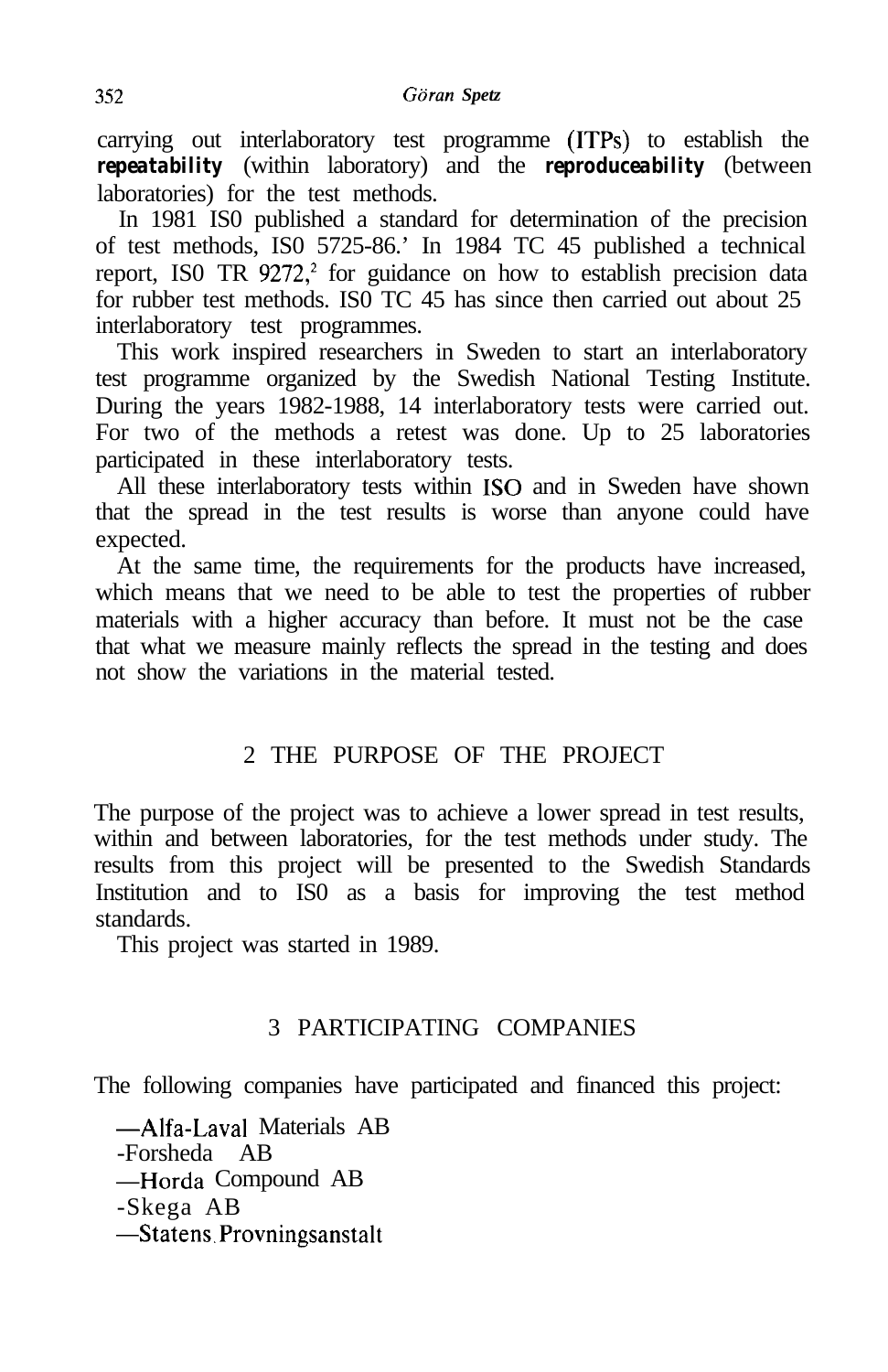-Sunnex AB -Trelleborg Tndustri AB -Viskafors AB -Volvo Flygmotor AB -Volvo PV AB, materiallab -Värnamo Gummifabrik AB -Saab-Scania AB, Scaniadivisionen

### 4 THE ORGANIZATION OF THE PROJECT

#### **4.1 General organization**

The following methods have been used during the project:

-hardness, normal and micro IRHD, according to IS0 48" and Shore according to ISO 7619<sup>4</sup>

-tensile test, according to IS0 37'

-heat ageing, according to IS0 188"

-temperature retraction test, TR, according to IS0 <sup>29217</sup>

Good background material was obtainable for all of these methods as all of the tests have been studied one or more times by interlaboratory trials.

The test methods have been studied by investigating the influence of different factors on the spread in test results.

At the beginning of the project a visit was paid to all participating companies to make up an inventory of the type of test instruments that are being used. Some preliminary interlaboratory tests and other measurements were also made.

#### **4.2 Organization of the hardness part**

For hardness, the following influencing factors were studied:

```
-equipment
-operator
-temperature
-thickness
-applied load (Shore)
```
Equipment and operator influence were studied by one operator visiting all participating companies and using a normal IRHD tester and a Shore tester.

The influence of temperature and applied load were studied in one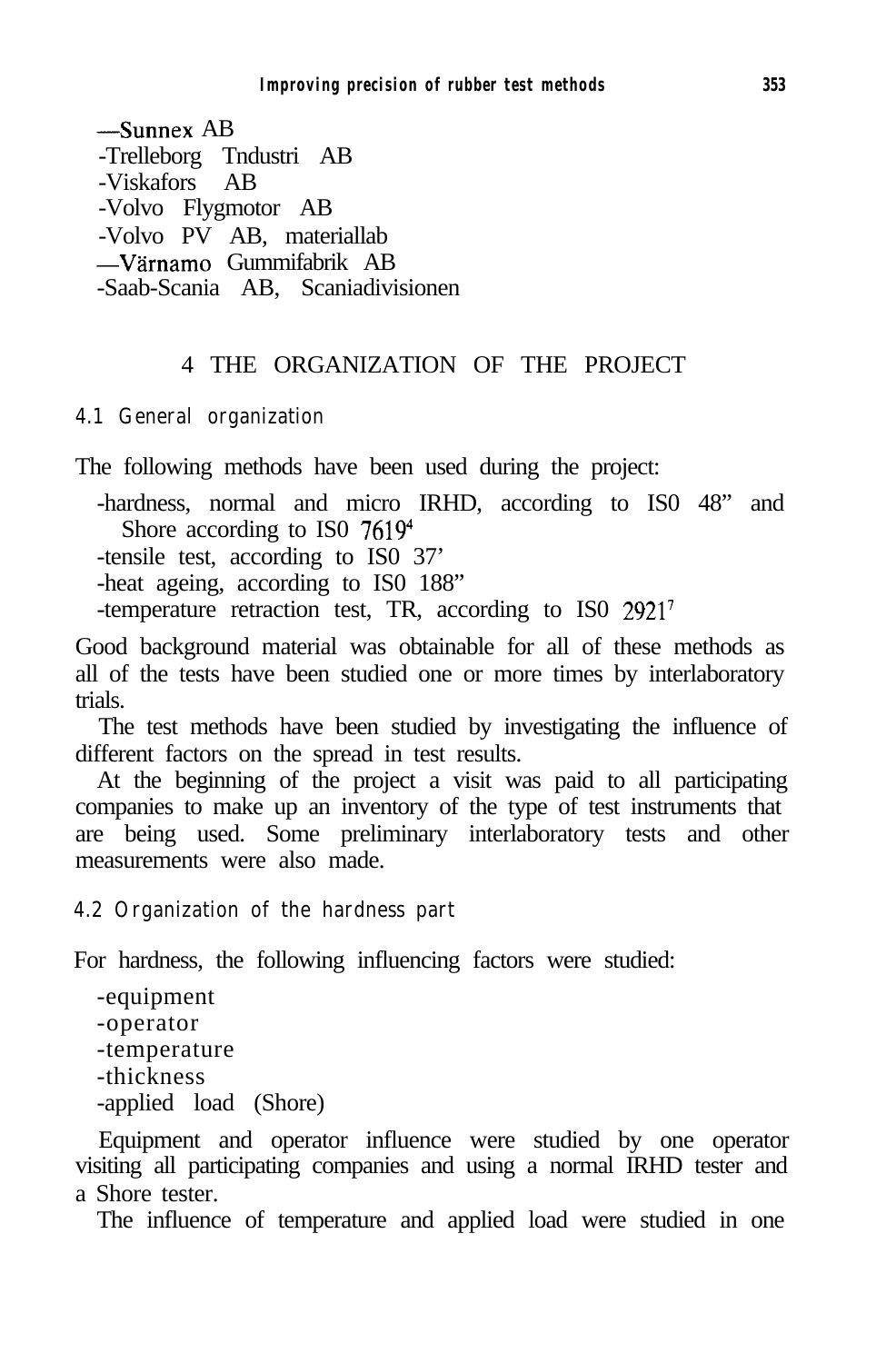laboratory, and the influence of thickness only by looking at literature references.

#### 5 HARDNESS RESULTS

How the reproduceability was calculated is shown in Appendix 1. The hardness reproduceability determined in earlier  $ITPs^{8,9}$  is shown in Table 1 for comparison.

| TABLE 1<br>Reproduceability<br>Hardness |      |       |             |         |  |
|-----------------------------------------|------|-------|-------------|---------|--|
|                                         | Mean | $s^a$ | $\pmb{R}^b$ | $(R)^c$ |  |
| 1983 ITP                                |      |       |             |         |  |
| <b>IRHD-normal</b>                      | 62.2 |       | 4.9         |         |  |
| <b>IRHD-micro</b>                       | 63.8 |       | 5.5         |         |  |
| Shore                                   | 62.5 |       | 7.2         |         |  |
| 1987 ITP                                |      |       |             |         |  |
| <b>IRHD-normal</b>                      | 60.5 | $1-4$ | $4 \cdot 1$ | 6.8     |  |
| <b>IRHD-micro</b>                       | 60.8 | 1.9   | 5.5         | 9.0     |  |
| Shore                                   | 60.9 | 2.6   | 7.3         | 12.0    |  |

 $s =$  Standard deviation.

 $\bar{R}$  = Reproduceability in actual units of measurement.

 $^{c}(R)$  = Reproduceability as a percentage of the measured value.

*Note:* The 1983 ITP had 25 participants; the 1987 ITP had 20 participants, and the participants were divided in two groups with each group making the measurements on the same test pieces.

The hardness long- and short-term repeatability determined in an IS0 ITP from 1991 are shown in Table 2 and Appendix 2.

#### **5.1 Equipment used**

The equipment used for the precision tests is shown in Table 3.

#### **5.2 Test conditions**

The test conditions in the different laboratories were as shown in Table 4.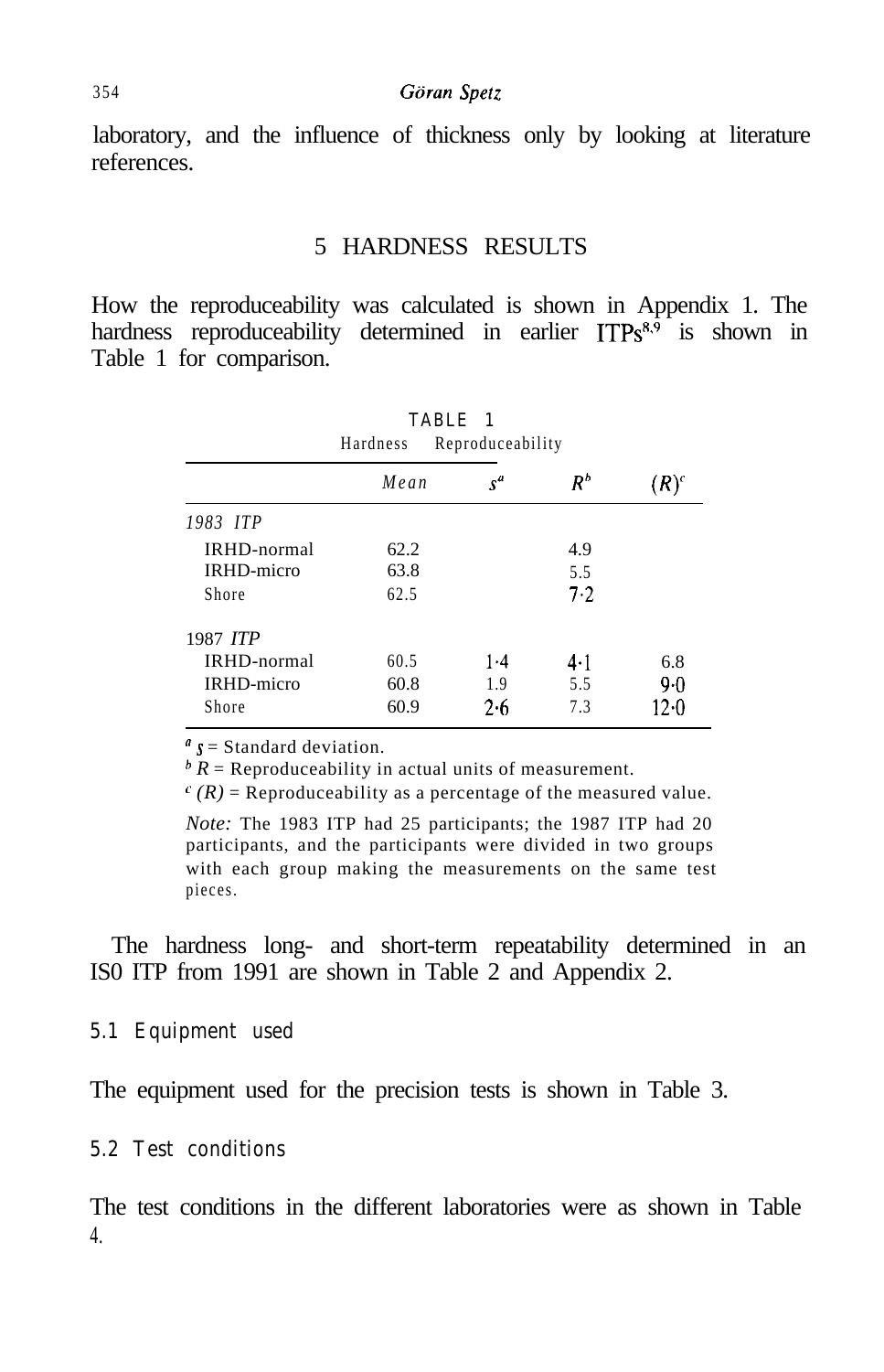|                              | Hardness | Repeatability |                             |         |           |
|------------------------------|----------|---------------|-----------------------------|---------|-----------|
|                              |          |               | <b>Mean</b> $s^a$ $r^b$     |         | $(r)^{c}$ |
| 1991 ITP, long-term (months) |          |               |                             |         |           |
| <b>IRHD-Normal</b>           |          | $60-0$        | 0.72                        | $2 - 0$ | $3-4$     |
| Shore                        |          |               | $60.9 \quad 0.76 \quad 2.1$ |         | 3.5       |
| 1991 ITP, short-term (days)  |          |               |                             |         |           |
| <b>IRHD-Normal</b>           |          | 59.9          | 0.43                        | 1.2     | 2.0       |
| Shore                        |          | 60.3          | 0.58                        | 1.6     | 2.7       |

**TABLE 2**

 $s =$  Standard deviation.

 $\mathbf{h}$  r = Repeatability in actual units of measurement.

 $f(r)$  = Repeatability as a percentage of the measured value.

*Note:* The results are calculated from three Swedish participants in an IS0 ITP. Eleven rubber samples were measured with 1 or 2 days interval for short-term repeatability and after 1,3 and 6 months for long-term repeatability. The results shown are the mean values for three companies.

Most of the laboratories did not use talc for lubrication of the test pieces as required by the standard. The operator who visited all participating laboratories did use talc during his measurements, but the author has not seen any evidence that using talc should improve the reproduceability.

#### **5.3 Test results normal IRHD**

A full summary of all measurements is presented in Appendix 3.

#### *53.1 Equipment and operator influence*

Table 5 shows the mean values, standard deviation and reproduceability results from normal IRHD measurements, when investigating equipment and operator influence. Figures l-4 show the variation between laboratories graphically.

The results show more variation when the same operator is using the same hardness tester compared to the results obtained when the operator is using different hardness testers. This is probably because the hardness tester transported round to the participating laboratories was brand new and had a problem with friction inside the dial gauge.

The results indicate that the equipment has less influence than the operator on the test results.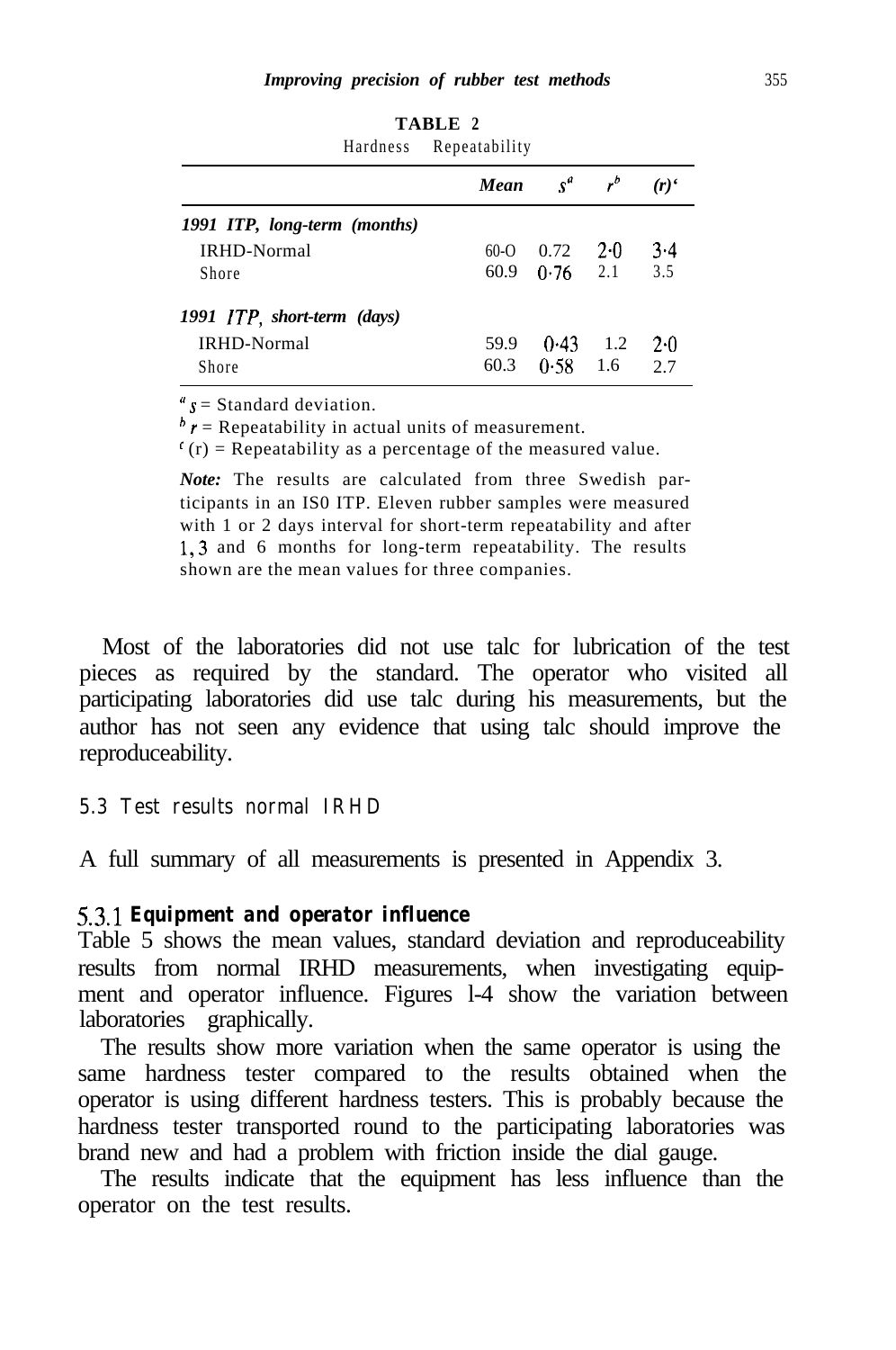### 356 *Giiran Spetz*

| Company       |         |   | N-IRHD Cal" M-IRHD Cal" Shore |   |       | Cal" | <b>Stand</b> |
|---------------|---------|---|-------------------------------|---|-------|------|--------------|
|               | Wallace | Y | Wallace                       | Y | Zwick | Y    | N            |
| 2             | Wallace | Y | Wallace                       | Y | Zwick | N    | Y            |
| $\mathcal{E}$ | Wallace | Y | Wallace                       | Y | Shore | Y    | N            |
| 4             | Wallace | Y | Wallace                       | Y | Zwick | N    | N            |
| 5             | Wallace | Y | Wallace                       | Y | Zwick | N    | N            |
| 6             | Wallace | Y | Wallace                       | Y | Zwick | Y    | N            |
| 7             | Wallace | Y | Wallace                       | Y | Zwick | Y    | Y            |
| 8             | Wallace | Y | Wallace                       | Y | Zwick | N    | N            |
| 9             | Wallace | Y | Wallace                       | Y | Zwick | Y    | Y            |
| 10            | Wallace | Y | Wallace                       | Y | Shore | N    | N            |
| 11            | Wallace | Y | Wallace                       | Y | 9     | N    | N            |
| 12            | Wallace | N | Wallace                       | N | Zwick | N    | N            |
| 13            | Wallace | Y | Wallace                       | Y | 9     | N    | N            |
| 14            | Wallace | Y |                               |   | Shore | N    | N            |

**TABLE 3** Equipment Used

 $^{\alpha}$ Cal = Calibrated between 6 and 12 months before the test.

#### *5.3.2 Influence of temperature*

The influence of temperature was examined in two ways. When visiting the different participating laboratories, the temperature was recorded when doing the hardness tests. These temperatures were plotted in a diagram against the mean hardness (see Fig. 5). Later, one test was

| 10.31<br><b>Conditions</b> |              |                       |   |  |  |
|----------------------------|--------------|-----------------------|---|--|--|
| Company                    | Date         | Temperature ("C) Talc |   |  |  |
|                            | 16 Mar. 1990 | 22.0                  | N |  |  |
| 2                          | 27 Apr. 1990 | 24.5                  | N |  |  |
| 3                          | 27 June 1990 | 23.5                  | N |  |  |
| 4                          | 20 Mar. 1990 | 22.5                  | N |  |  |
| 5                          | 29 Aug. 1990 | 24.5                  | N |  |  |
| 6                          | 15 Mar. 1990 | $23-0$                | Y |  |  |
| 7                          | 15 July 1990 | 24.5                  | N |  |  |
| 8                          | 27 Aug. 1990 | 22.5                  | N |  |  |
| 9                          | 4 Apr. 1990  | 22.5                  | Y |  |  |
| 10                         | 20 Apr. 1990 | $24-0$                | N |  |  |
| 11                         | 30 Aug. 1990 | 22.5                  | N |  |  |
| 12                         | 29 Aug. 1990 | $23-0$                | N |  |  |
| 13                         | 4 Sep. 1990  | 21.5                  | N |  |  |
| 14                         | 2 Apr. 1991  | 21.0                  | N |  |  |

**TABLE 4** Test Conditions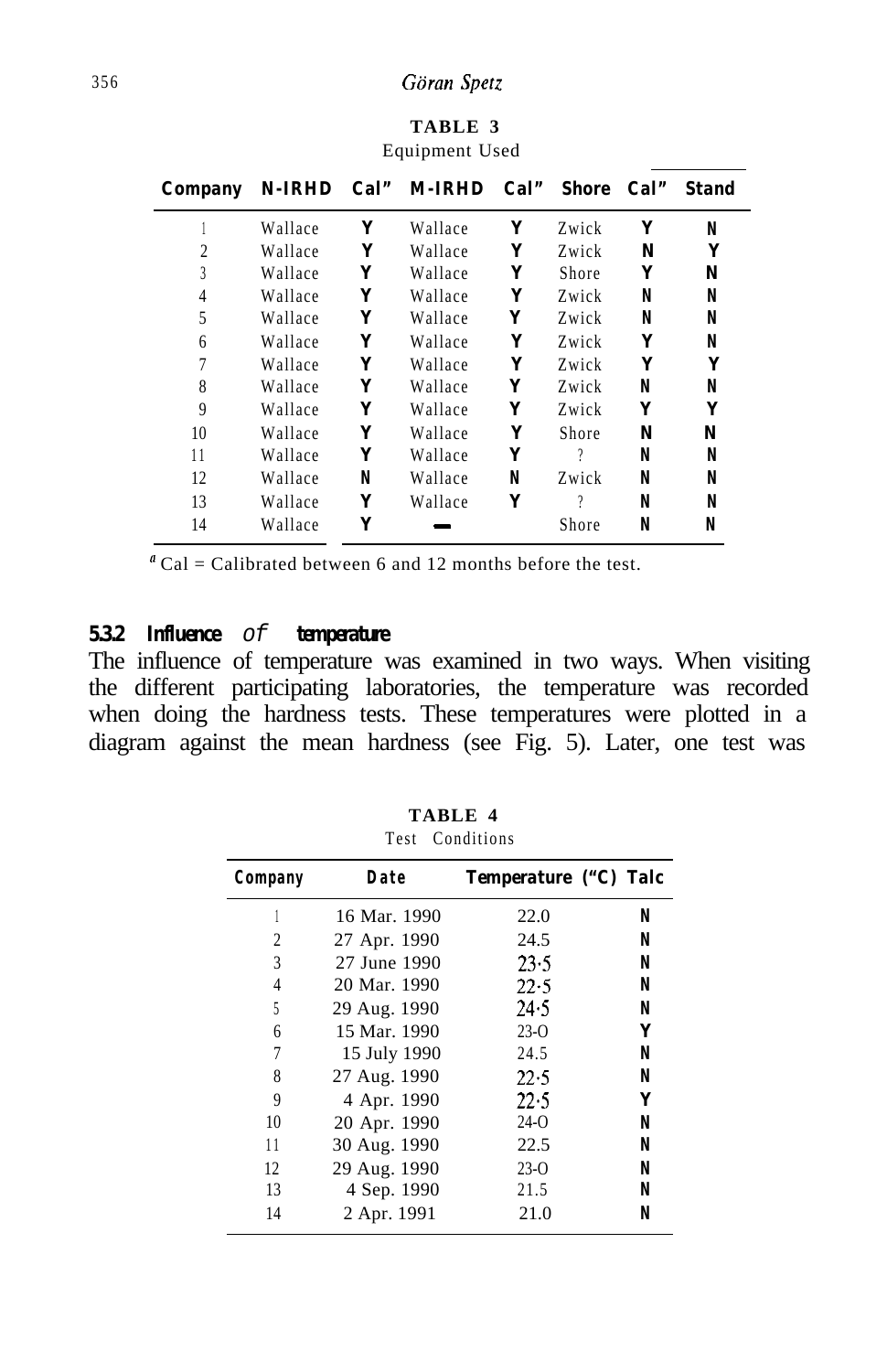| DT<br>ADL |  |
|-----------|--|
|-----------|--|

|                                                                                                        | <b>Mean</b> $s^a$ $R^b$ $(R)^c$            |  |  |
|--------------------------------------------------------------------------------------------------------|--------------------------------------------|--|--|
| Different operators and different hardness testers<br>Different operators and the same hardness tester | $59.8$ 1.07 3.0 5.1<br>59.2 $0.90$ 2.6 4.3 |  |  |
| One operator and different hardness testers                                                            | $59.4 \t 0.51 \t 1.4 \t 2.4$               |  |  |
| One operator and the same hardness tester                                                              | 59.1 $O-6.5$ 1.8 3.1                       |  |  |

Equipment and Operator Influence: Normal IRHD

 $\mathbf{u}_s$  = Standard deviation.

 $\mathbf{h}$  R = Reproduceability in actual units of measurement.

 $\epsilon$  (R) = Reproduceability as a percentage of the measured value.



Fig. **1.** Normal IRHD, different operators, different hardness testers (mean values for five materials).



**Fig.** 2. Normal IRHD, different operators, same hardness tester (mean values for five materials).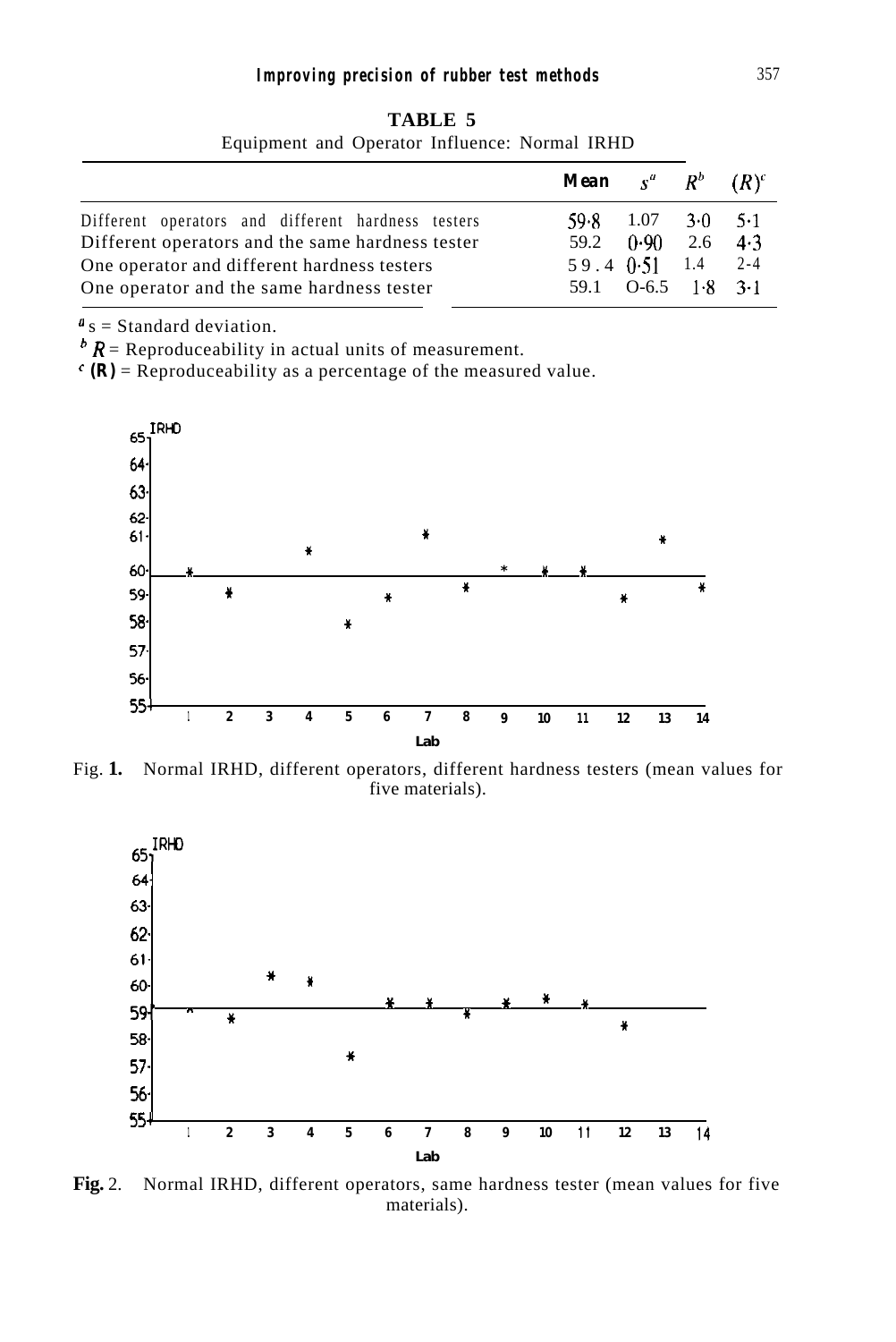

Fig. 3. Normal IRHD, one operator, different hardness testers (mean values for five materials).



**Fig.** 4. Normal IRHD, one operator, same hardness testers (mean values for five materials).

performed in one laboratory, in a temperature chamber, at temperatures of 15, 20, 25 and 30  $^{\circ}$ C; the results are shown in Table 6 and Fig. 6. The regression line shows the hardness to vary by 0.13 IRHD/°C.

#### *5.3.3 Influence of thickness*

No experimental tests were performed to investigate the influence of thickness on hardness as references to earlier work were available. Brown reports a diagram with 'effect of test piece thickness on hardness reading', in the physical testing of rubber.'" Tangorra in Italy has carried out extensive theoretical and experimental research," leading to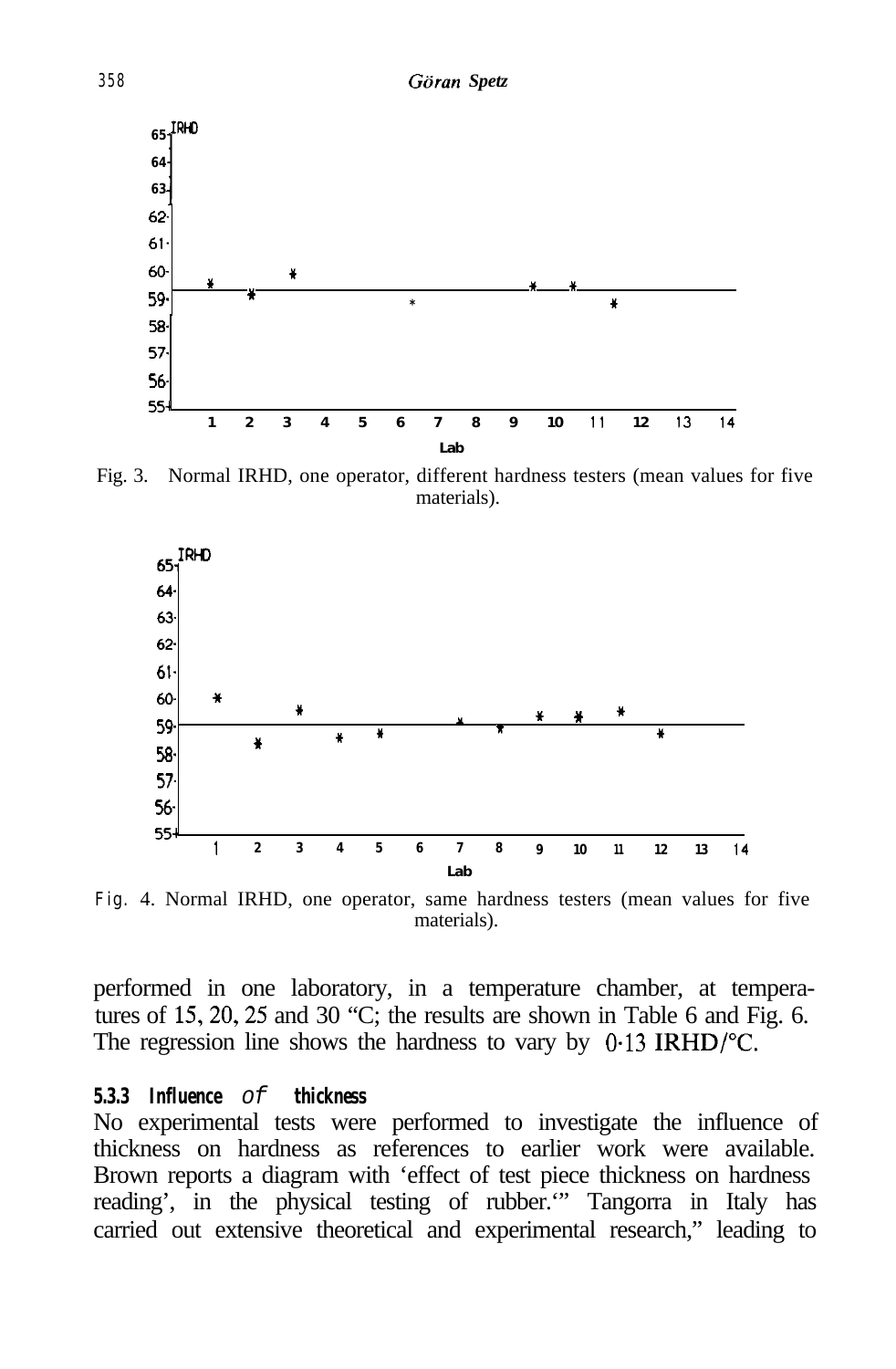

**Fig.** 5. Normal IRHD, one operator, different hardness testers: temperature influence.

**TABLE 6** Hardness as a Function of Temperature

| Temperature (°C) Sample 1 Sample 2 Sample 3 Sample 4 Sample 5 | <b>IRHD</b> | IRHD | IRHD | <b>IRHD</b> | IRHD | Mean<br>IRHD |
|---------------------------------------------------------------|-------------|------|------|-------------|------|--------------|
| 15                                                            | 58          | 50   | 68   | 79          | 44   | 59.8         |
| 20                                                            | 56          | 49   | 66   | 78          | 43   | 58.4         |
| 25                                                            | 56          | 49   | 66   | 78          | 43   | 58.4         |
| 30                                                            | 56          | 48   | 65   | 76          | 43   | 57.6         |



**Fig.** 6. Normal IRHD, different room temperature (mean values for five materials).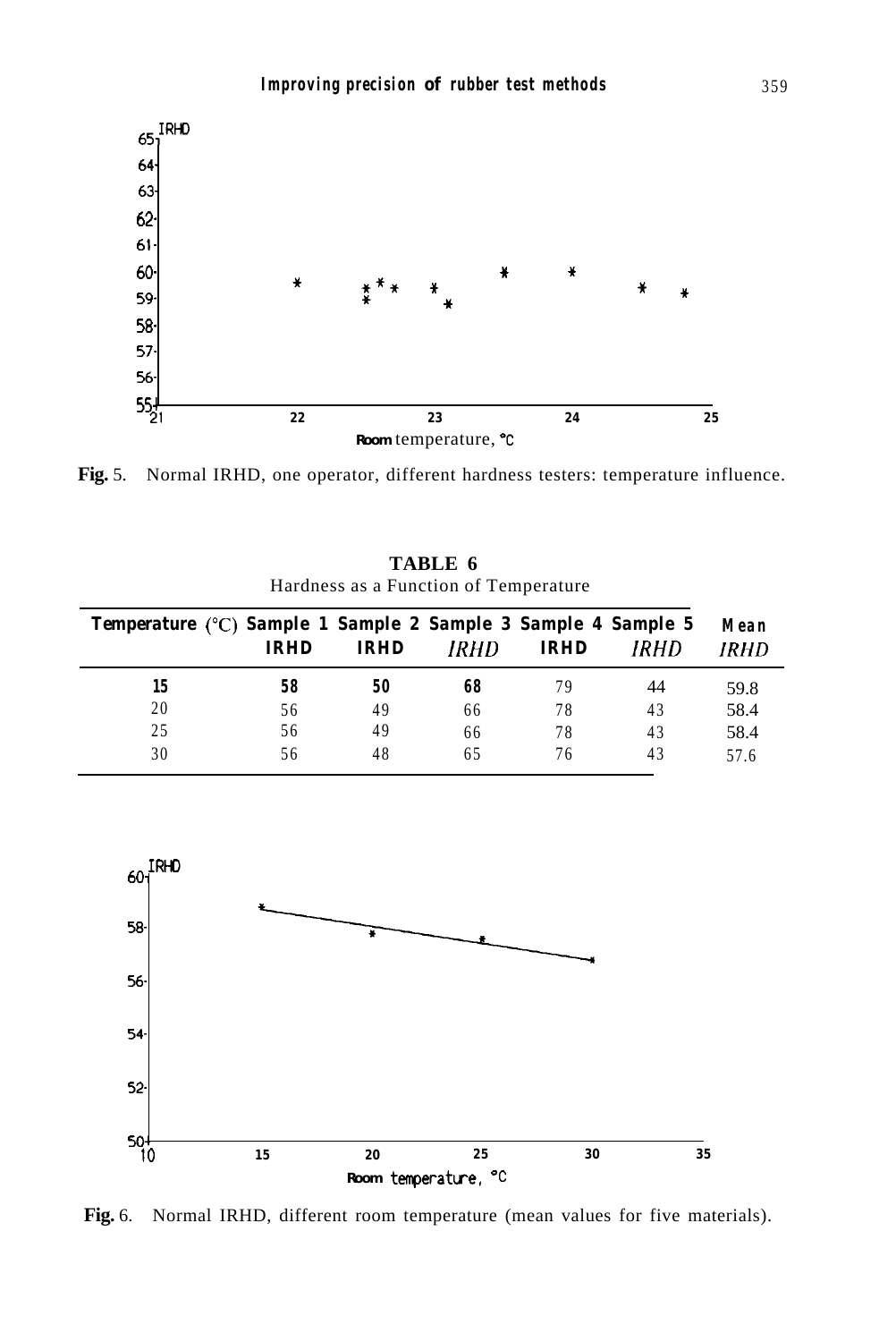

Fig. 7. Effect of test piece thickness on hardness readings from the physical testing of rubber.

the inclusion in the Italian standards<sup>12</sup> of diagrams suitable for the correction of IRH because of non-standard thickness.

#### *5.3.4 Time influence*

Figure 8 was prepared to see if the time lapse from the first test to the last test had any influence or the hardness results: no clear trend can be seen.

#### **5.4 Micro IRHD test results**

A full summary of all measurements is presented in Appendix 4.

#### 5.4.1 *Equipment and operator influence*

Table 7 shows the mean values, standard deviation and reproduceability results from micro-IRHD measurements, when investigating equipment and operator influence. Figures 9 and 10 show the variation between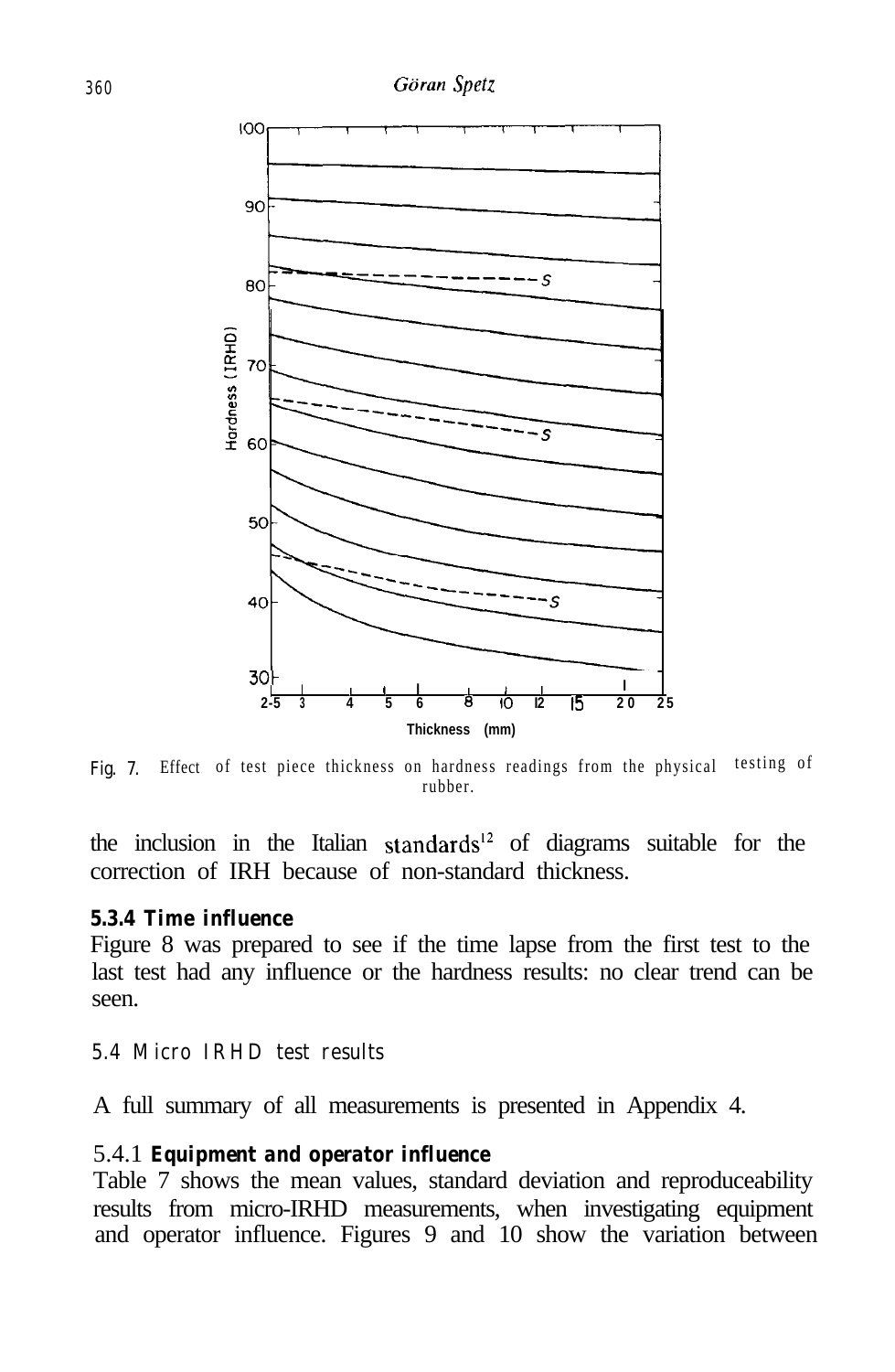

Fig. 8. Normal IRHD, one operator, different hardness testers: time influence.

|                                              | TABLE 7 |  |  |
|----------------------------------------------|---------|--|--|
| Equipment and Operator Influence: Micro IRHD |         |  |  |

|                                                                                                   | <b>Mean</b> $s^a$ $R^b$ $(R)$ |                                                        |  |
|---------------------------------------------------------------------------------------------------|-------------------------------|--------------------------------------------------------|--|
| Different operators and different hardness testers<br>One operator and different hardness testers |                               | $62.2$ $1.14$ $3-2$ $5.2$<br>$62-0$ $0.99$ $2-8$ $4.5$ |  |

 $a$  s = Standard deviation.

 $\mathbf{h}$  **R** = Reproduceability in actual units of measurement.

 $\epsilon$  (R) = Reproduceability as a percentage of the measured value.



**Fig.** 9. Micro IRHD, different operators, different hardness testers (mean values for five materials).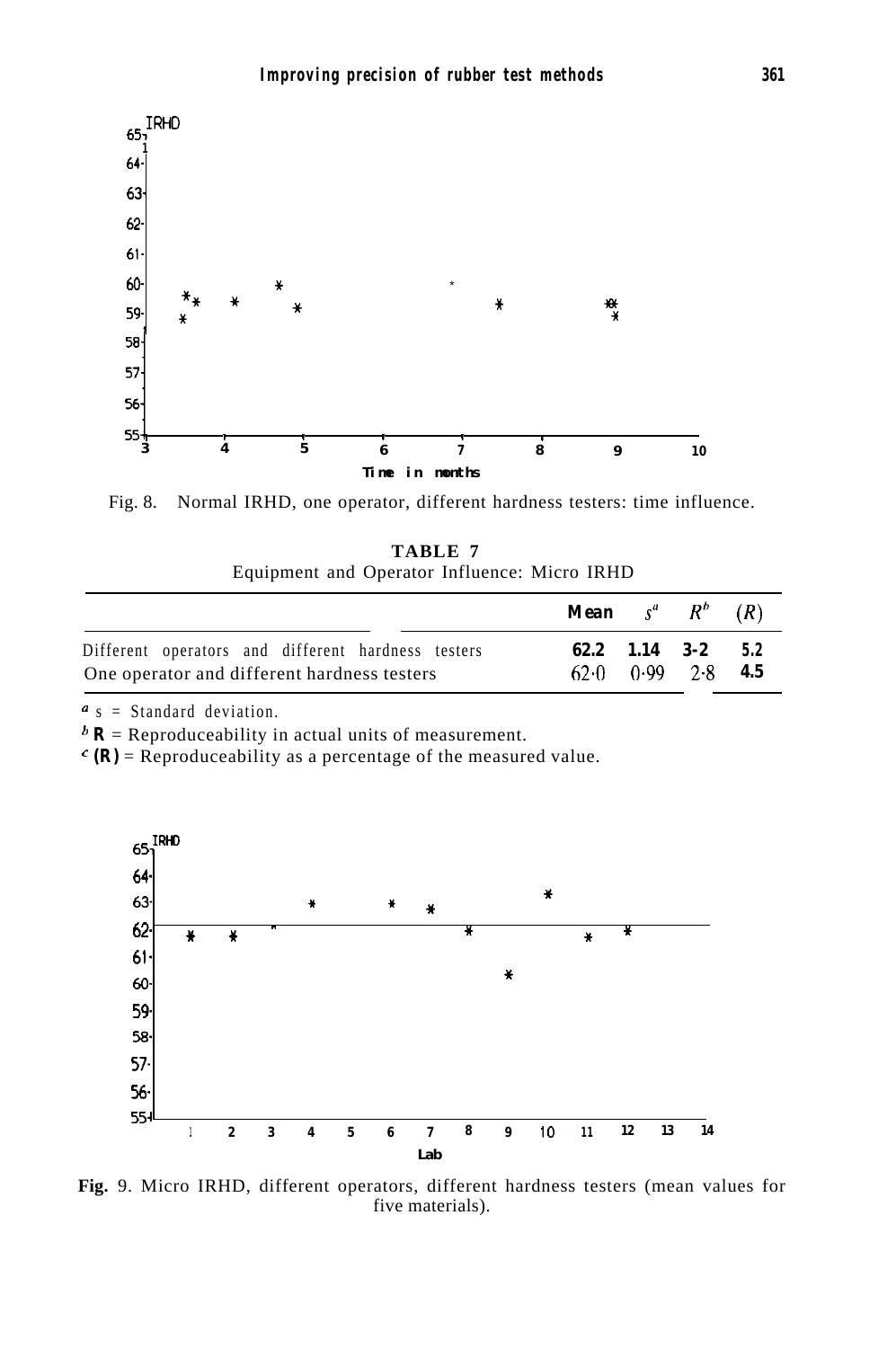

**Fig. 10.** Micro IRHD, one operator, different hardness testers (mean values for five materials).





| TABLE 8                                   |
|-------------------------------------------|
| Equipment and Operator Influence: Shore A |

|                                                    | <b>Mean</b> $S^a$ $R^b$ $(R)$         |  |  |
|----------------------------------------------------|---------------------------------------|--|--|
| Different operators and different hardness testers | $61 \cdot 0$ $1.61$ $4.6$ $7 \cdot 5$ |  |  |
| Different operators and the same hardness tester   | $59.7$ 1.12 3.2 5.3                   |  |  |
| One operator and different hardness testers        | $61.2$ $1.10$ $3.1$ $5.1$             |  |  |
| One operator and the same hardness tester          | 61.3 $0.65$ 1.8 3.0                   |  |  |

 $s =$  Standard deviation.

 $\mathbf{h}$  R = Reproduceability in actual units of measurement.

 $\mathcal{C}(\mathbf{R})$  = Reproduceability as a percentage of the measured value.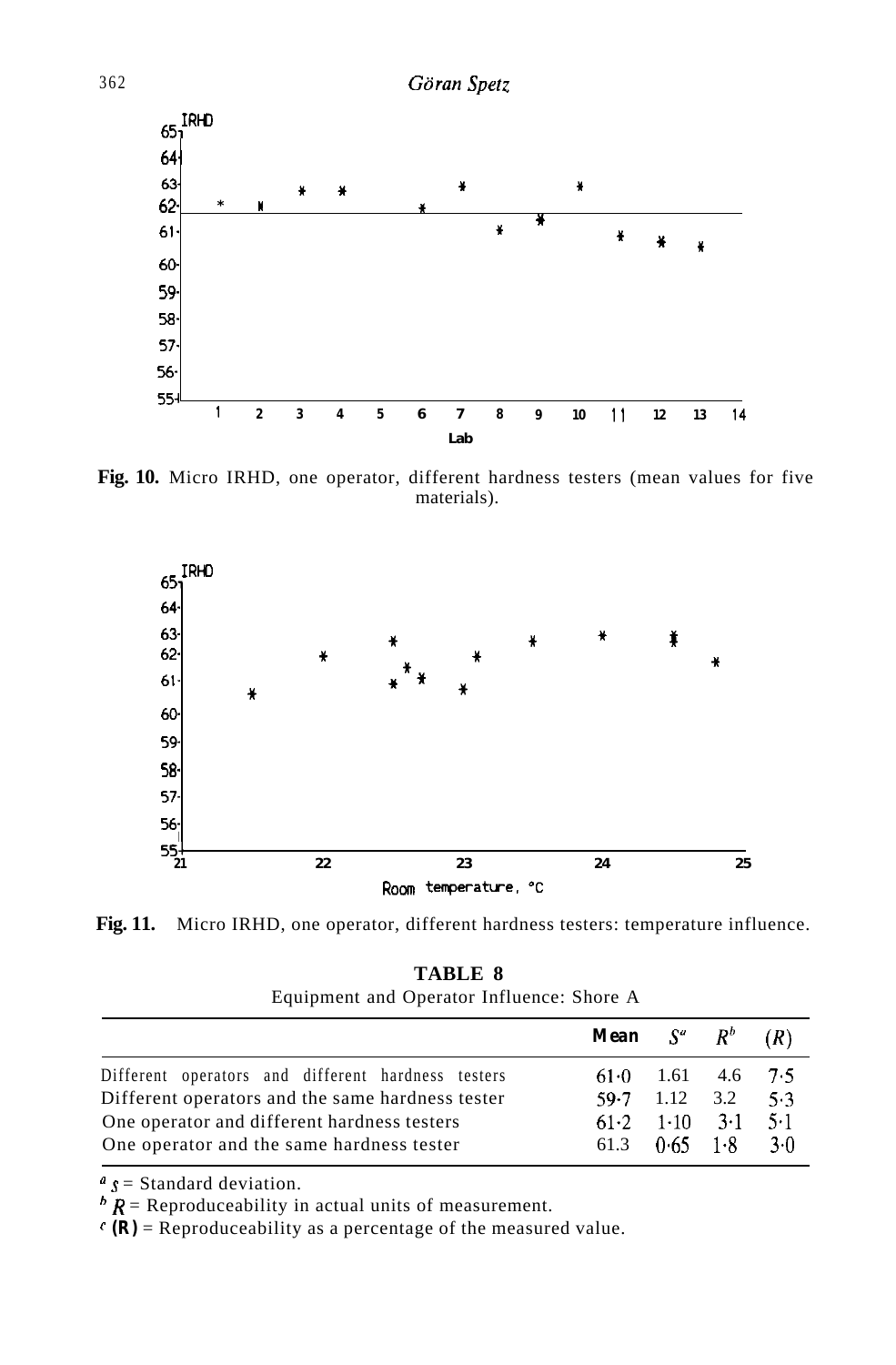laboratories graphically. The results indicate that the operator has less influence than the equipment on the test results.

#### *5.4.2 Influence of temperature*

The temperature influence was examined in one way. When visiting the different participating laboratories, the temperature was recorded when doing the hardness tests. These temperatures were plotted against the mean hardness (see Fig. 11).

#### **5.5 Test results: Shore**

A full summary of all measurements is presented in Appendix 5.

#### *5.5.1 Equipment and operator influence*

Table 8 shows the mean values, standard deviation and reproduceability results from Shore A measurements, when investigating equipment and operator influence. Figures 12, 13 and 14 show the variation between laboratories graphically. It can be seen that the operators and the instruments seem to contribute about equally to the variation in results.



Fig. 12. Shore A, different operators, different hardness testers (mean values for five materials).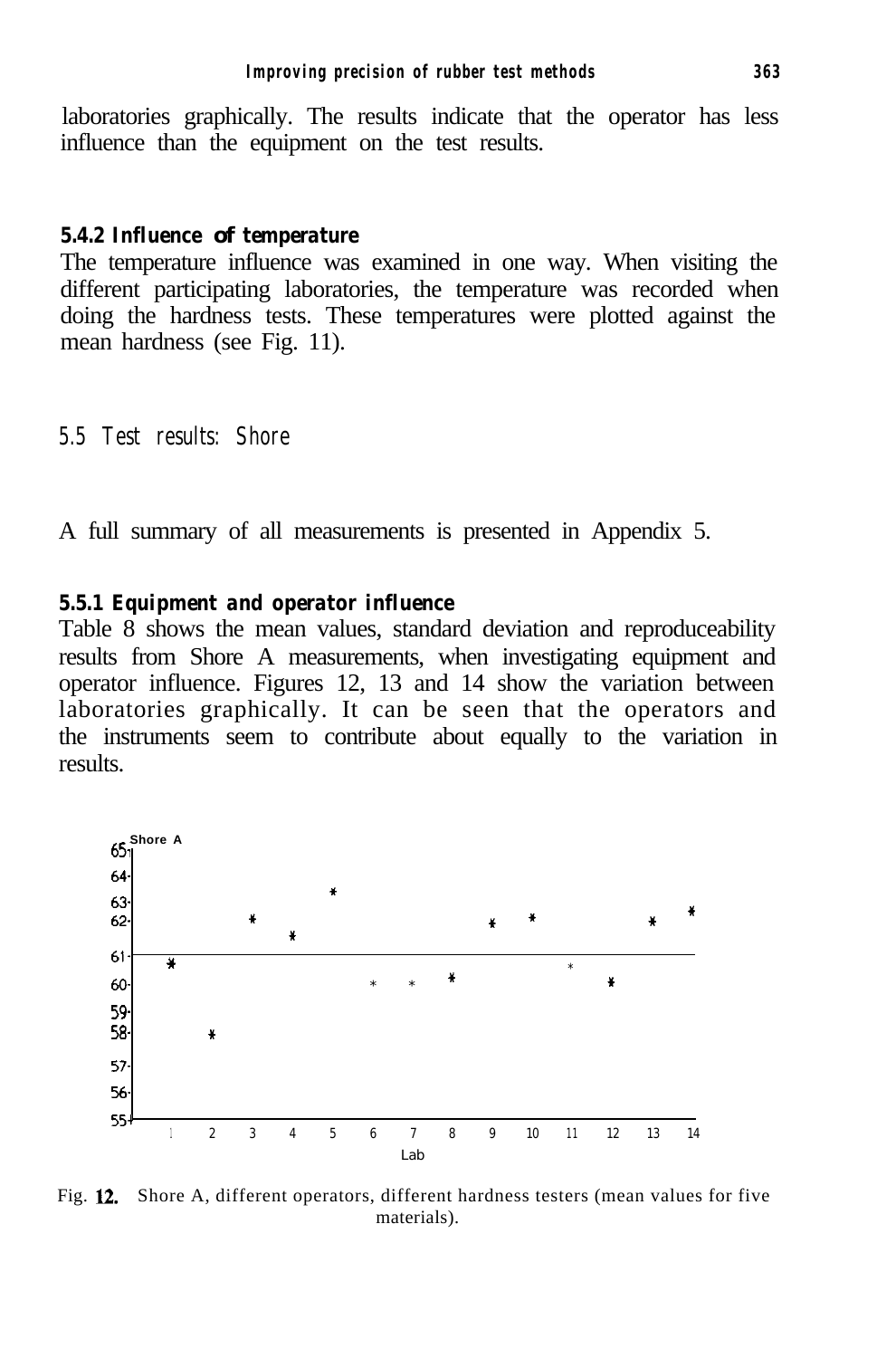

**Fig. 13.** Shore A, different operators same hardness tester (mean values for five materials).

#### *5.52 Influence of thickness*

No experimental tests were carried out to investigate the influence of thickness on hardness, as references to earlier work was found. Bassi *et* al. presented a paper Shore A Hardness and Thickness."

#### *5.5.3 Influence of applied load*

It was first established what load different operators applied on the hardness tester when measuring Shore A by hand. Ten operators made



**Fig.** 14. Shore A, one operator, different hardness testers (mean values for five materials).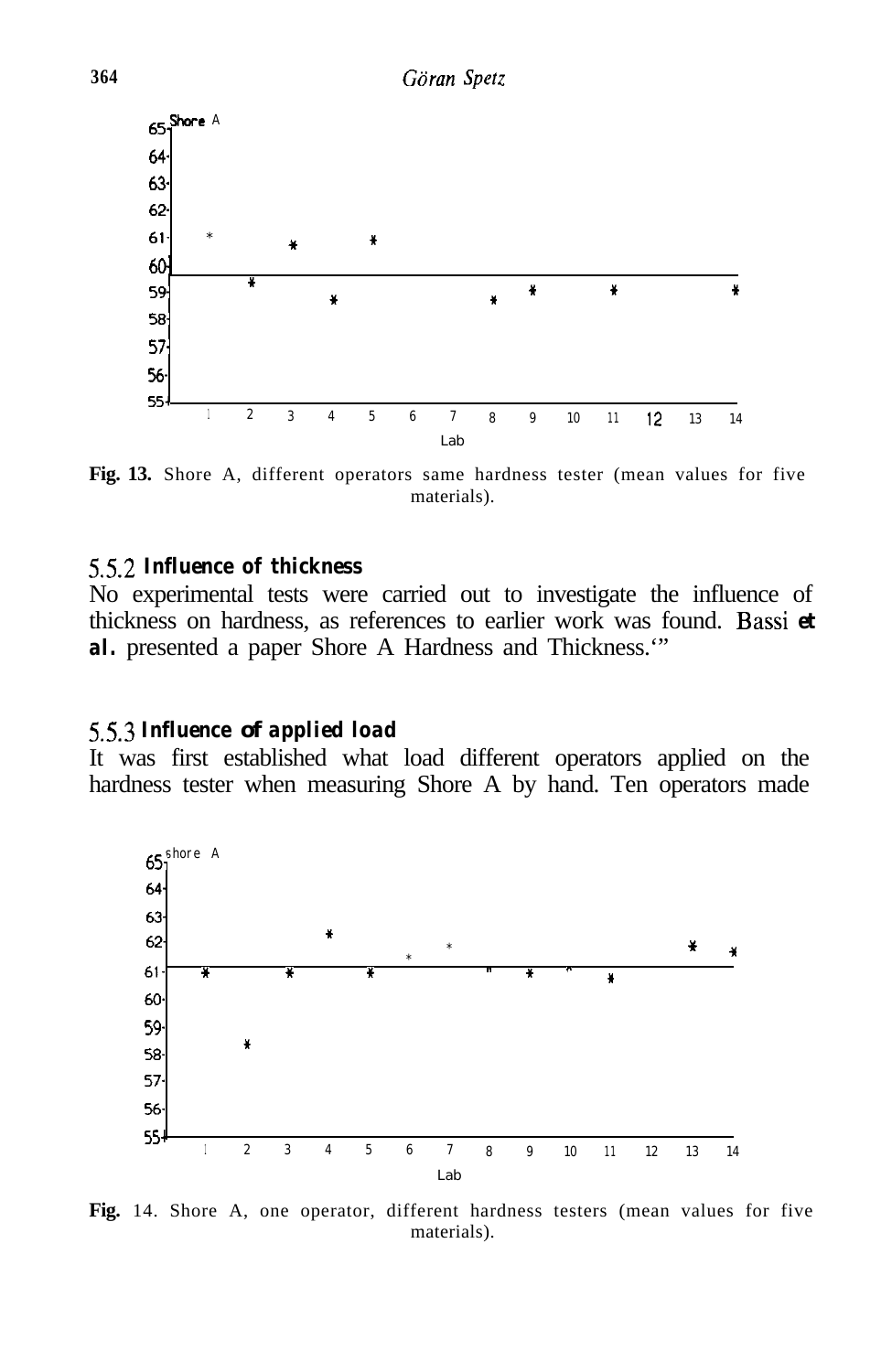

**Fig. 15.** Influence of thickness: Shore A.

measurements on a balance. The operators used loads from l-2 kg to 5.6 kg (see Appendix 5). The specified load is  $1.0 \text{ kg}$ .

To establish how much this influenced the hardness results, two series of measurements were taken with an automatic Shore A Tester, Durotronic 1000 with automatic stand 902, with 1 and 5 kg loads.

**TABLE 9** Influence of Applied Load: Shore A

|                                       | load             |                  | <b>Applied Mean Increase</b> |
|---------------------------------------|------------------|------------------|------------------------------|
| First measurement series (11 samples) | $\frac{1}{5}$ kg | $60-6$<br>$63-1$ | 2.5                          |
| Second measurement series (7 samples) | $\frac{1}{5}$ kg | 60.6<br>62.8     | 2.2                          |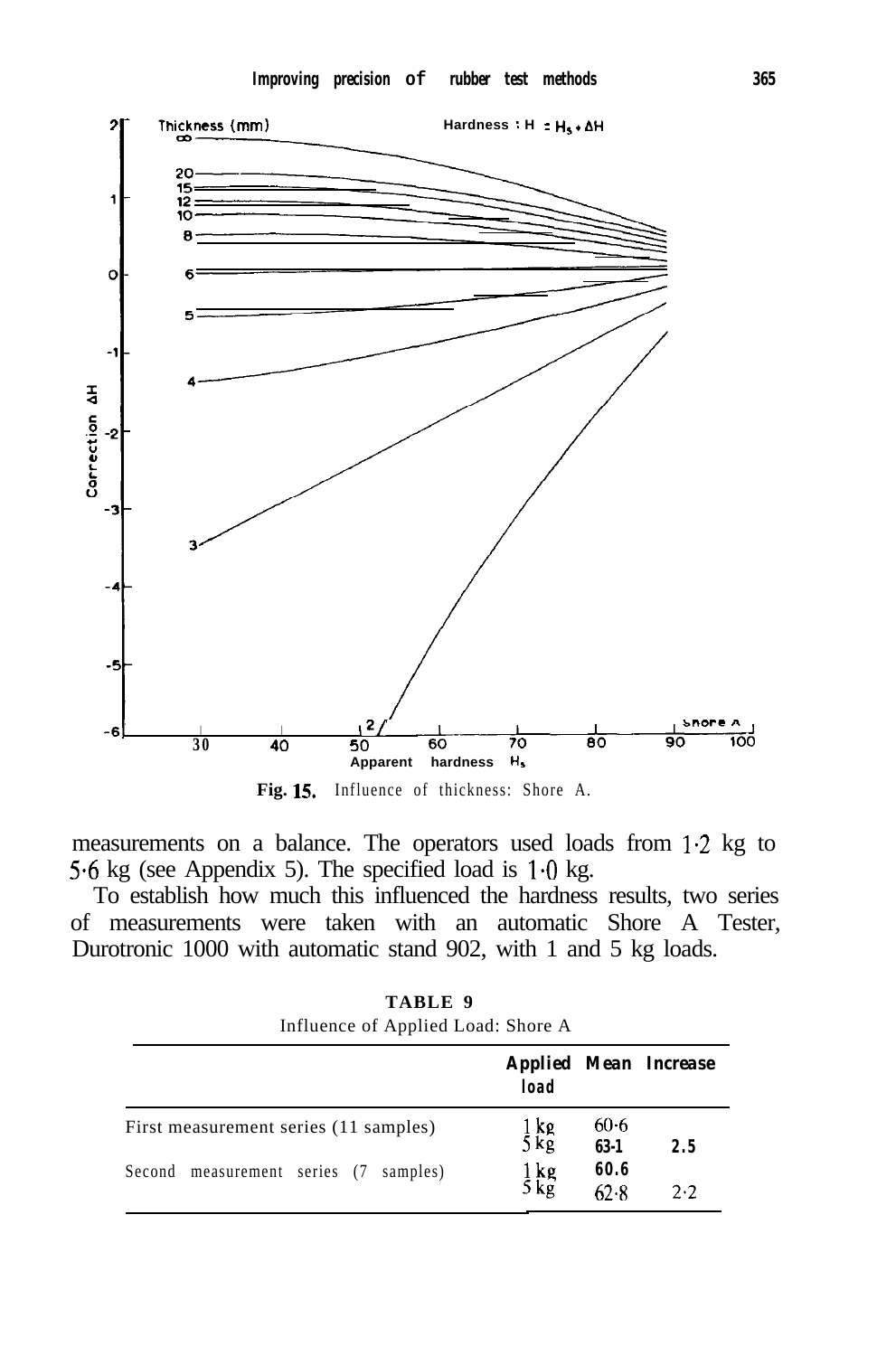The first measurement series was made on 11 rubber samples earlier used in an IS0 ITP. The second series was made on a set of 7 Shore hardness reference blocks of silicone rubber.

The results, shown in Table 9 and in Appendix 5, show the hardness to increase from  $0.9$  to  $3.7^{\circ}$  Shore A when using a 5 kg load. There was no correlation between the hardness value and the increase in hardness with the 5 kg load.

### **5.6 Summary of results**

The reproduceability results calculated from the ITP made in this project show improved precision values compared to the ITPs from 1983 and 1987. The author has no explanation for this other than that it might be the influence of the operator visiting the different laboratories; so the other operators performed the tests with more care. The results are shown in Table 10 for comparison.

The author has, by analysing all the tests performed in this project, tried to estimate the contribution of different factors to the reproduceability for the three hardness methods. The estimation is shown in Table 11.

It can be seen that the operator is the main factor, except for micro IRHD where not enough tests were performed to really differentiate between equipment and operator, although the tests that were performed point to the equipment.

Another way of looking at this is that if the equipment allows the operators to do the test in different ways, is the equipment to be blamed?

To investigate the smallest possible repeatability, an automatic Shore stand 902 with a digital gauge and measured 11 rubber blocks was used on two different days, giving a constant load (1 kg), a constant loading speed and a constant measurement time (1 s). What is left is mainly the variations in the rubber blocks. The result is compared to three

|                 | Hardness Reproduceability | TABLE 10 |        |                |  |
|-----------------|---------------------------|----------|--------|----------------|--|
|                 | N-IRHD                    |          | M-IRHD | <b>Shore</b> A |  |
| 1983 ITP, $R^a$ | 4.9                       |          | 5.5    | 7.2            |  |
| 1987 ITP, $R$   | 4.1                       |          | 5.5    | 7.3            |  |
| Project ITP, R  | $3-0$                     |          | 3.2    | 4.6            |  |

 $\mathbf{R} =$  Reproduceability in actual units of measurement.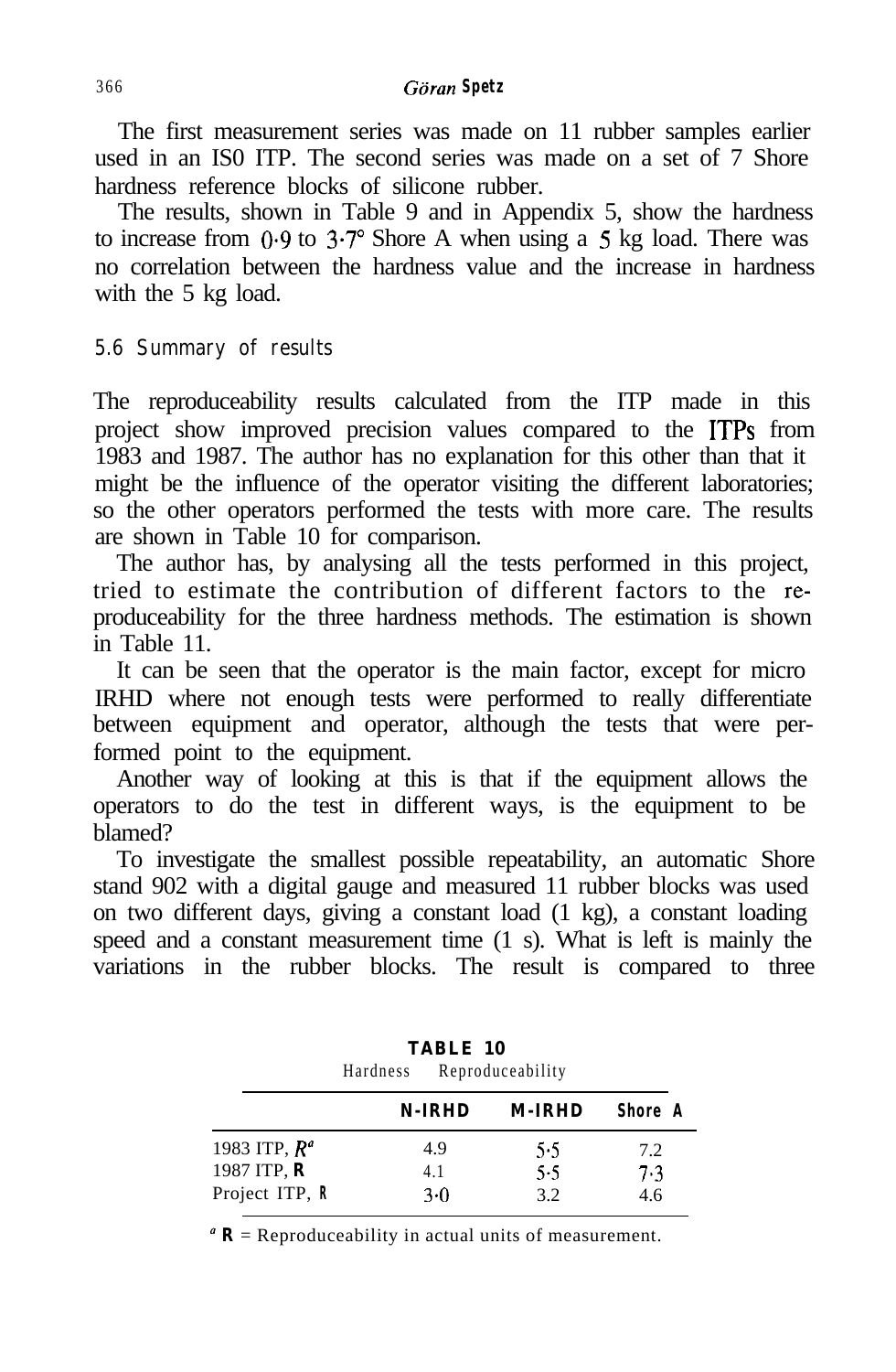| <b>Method</b>      | R. IRHD        | <b>Remarks</b>                     |
|--------------------|----------------|------------------------------------|
| <b>Normal IRHD</b> |                |                                    |
| Equipment          | 0.4            |                                    |
| Operator           | 1.6            |                                    |
| Temperature        | 0.13           | per <sup>o</sup> C                 |
| Thickness          | $\mathfrak{D}$ | from 4 to 10 mm at $60-70$ IRHD    |
| Micro-IRHD         |                |                                    |
| Equipment          | 2.8            |                                    |
| Operator           | 0.3            |                                    |
| <b>Shore</b> A     |                |                                    |
| Equipment          | 1.4            |                                    |
| Operator           | 1.5            |                                    |
| Load               | 2.4            | from $\perp$ to 5 kg               |
| Thickness          | 1.5            | from 4 to 10 mm at $60-70$ Shore A |

**TABLE 11** Influence of Different Factors

different laboratories making the same short time repeatability test on the same rubber blocks. The results are shown in Table 12 and Section A2.4.

# 6 RECOMMENDED ACTIONS

Apart from eliminating the operator influence, which is of importance for all testing, the author suggests the following recommendations for improving the three methods.

| TABLE 12<br>Short Time Repeata-<br>bility: Shore A |           |
|----------------------------------------------------|-----------|
| <b>Laboratory</b>                                  |           |
| manual                                             | 1.48      |
| 2                                                  | 2.18      |
| $\mathcal{E}$                                      | $1 - 0.5$ |
| automatic                                          | 0.60      |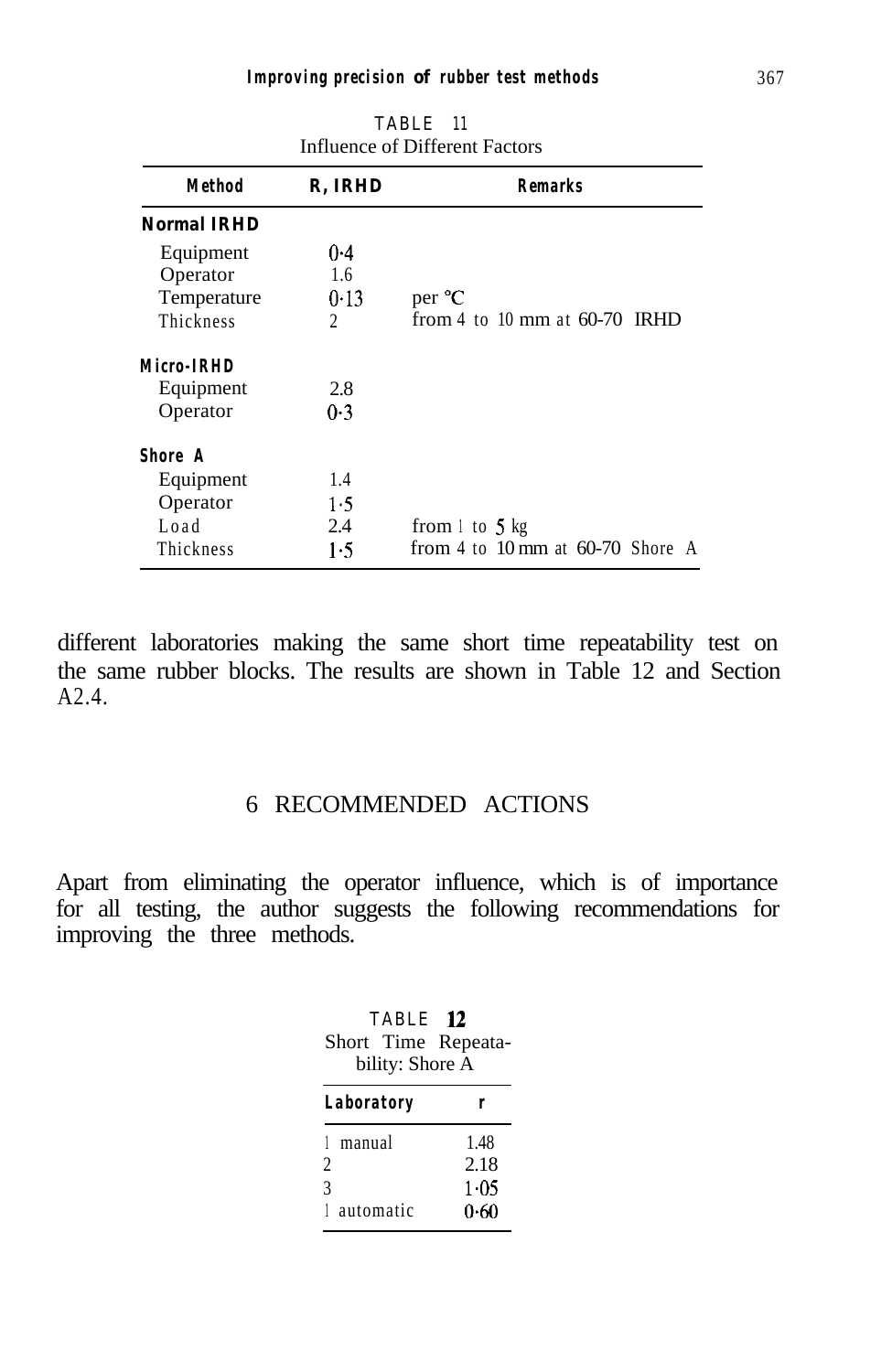### *Normal-IRHD*

- -Eliminating the friction inside the dial gauge is an important factor when setting a correct 'zero' value.
- -Automatic timing of the zero setting time, 5 s and measuring time, 30 s.
- -Automatic lowering of the zero load and measurement load, with an even speed.

### *Micro-ZRHD*

The same items as for normal—IRHD are valid. In addition to this the micro hardness testers used are too complex and difficult to use.

### *Shore A*

-Using a constant load greatly improves the Shore test. This can be done by using a stand, but then the idea of a portable hardness **tester** disappears. Maybe it is possible to build a small load indicator in a pocket meter.

-Increasing the measurement time, as in DIN, to 3 or 5 s.

-Regular calibration and adjustment, as the load of the spring changes with time.

# **REFERENCES**

- 1. IS0 5725-86 Precision of test methods-Determination of repeatability and reproduceability for a standard test method by inter-laboratory tests.
- 2. IS0 TR 9272-86 Rubber and rubber products-Determination of precision for test method standards.
- 3. IS0 48-79 Vulcanized rubbers-Determination of hardness.
- 4. IS0 7619-86 Rubber-Determination of indentation hardness by means of pocket hardness meters.
- 5. IS0 37-77 Rubber, vulcanized-Determination of tensile stress-strain properties.
- 6. IS0 188-82 Rubber, vulcanized-Accelerated ageing or heat resistance tests.
- 7. IS0 2921-82 Rubber vulcanized-Determination of low temperature characteristics: Temperature-retraction procedure (TR-Test).
- 8. Jämförande provning-gummimaterial. Del 1 Hidhet enligt SIS 16 22 01 IRHD, ASTM D2240 Shore. L. Alexandersson, G. Spetz, S. Oman, SP-Rapp 1985 : 09.
- 9. Jäförande provning-gummimaterial del 9. Bestämning av hårdhet enligt SIS 162201 (IS0 48), IS0 7619, omprov. G. Spetz, G. Elfman, SP-Rapport 1988: 28.
- 10. Brown, R. P., *Physical Testing of Rubber,* 2nd edn. Elsevier Applied Science. 1986.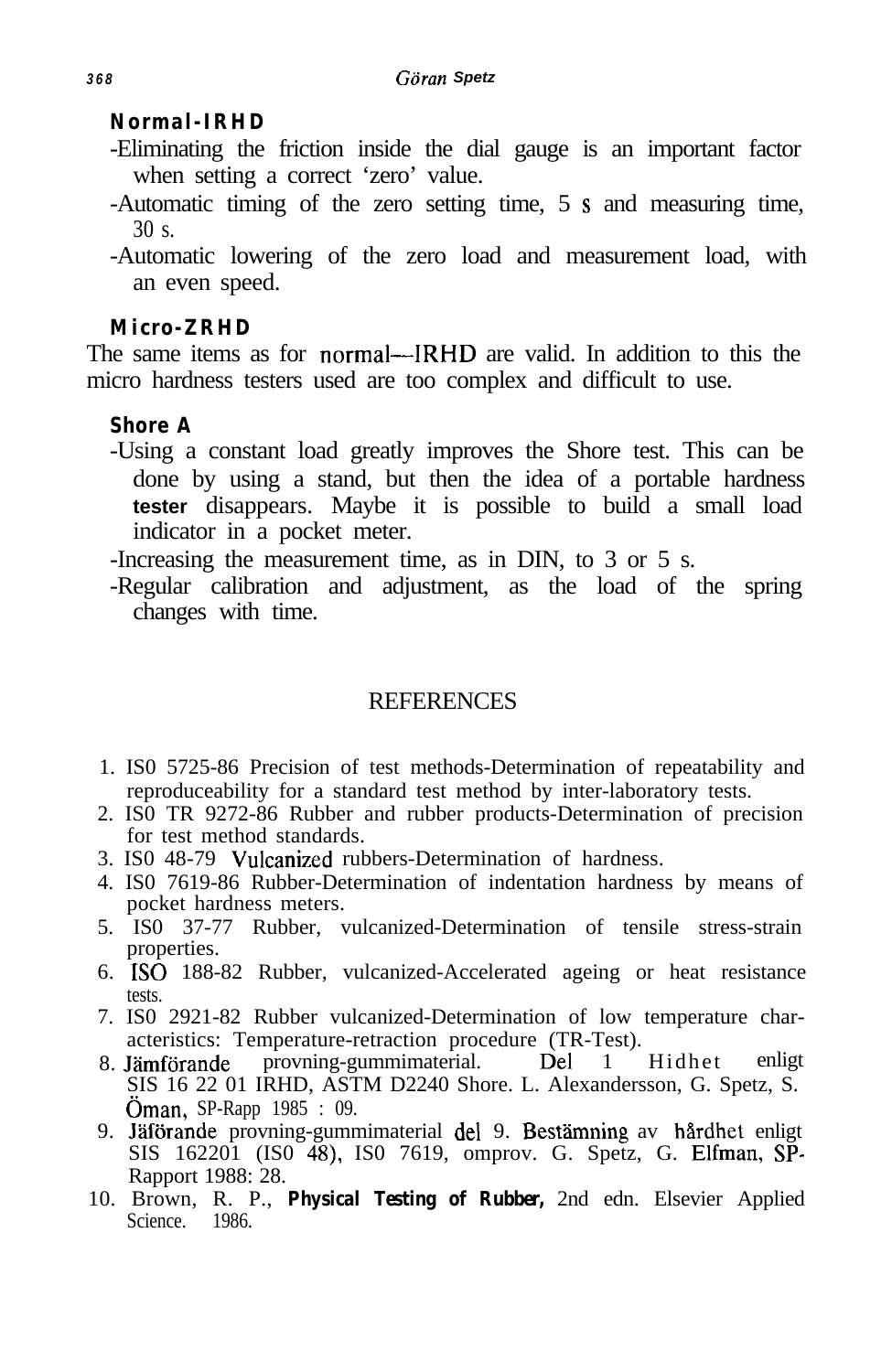- 11. Tangorra, G., Hardness, modulus and thickness. *Rubber Chem. Technology, 39* (1966) 1520.
- 12. UN1 7319-74 Determination of hardness on non-standard thickness.
- 13. Bassi, A. C., Casa, F. & Mendichi, R. *Shore A hardness and thickness. Polymer Testing, 7 (1987)* 165-75.

#### APPENDIX I

### HOW TO CALCULATE THE REPEATABILITY AND REPRODUCEABILITY

 $n =$  Number of measured values  $x_i$  = Measurement 1, 2, 3, ..., n

$$
\bar{x}
$$
 = Mean value  $\bar{x} = \frac{\sum x_i}{n}$ 

$$
\bar{s}
$$
 = Mean value (pol)  $\bar{s} = \sqrt{\frac{\sum (s_i)^2}{n}}$ 

The pol mean value is used when calculating mean values of standard deviation and coefficients of variation.

$$
s =
$$
 Standard deviation  $s = \sqrt{\frac{\sum (x_i) - \bar{x}}{n-1}}$ 

 $S_{L}$  = Standard deviation between laboratories  $s_r$  = Standard deviation within laboratories

$$
v =
$$
 Coefficient of variation  $v = \frac{s}{\bar{x}} 100$ 

- $v_L$  = Coefficient of variation between laboratories<br>  $r =$ Repeatability  $r = 2.83s$ .  $r =$  Repeatability
- $\mathbf{R} = 2.83\sqrt{s_L^2 + s_L^2}$ If the repeatability is not calculated  $sr = 0$

*Definition:* An established value, below which the absolute difference between two 'between-laboratory' test results may be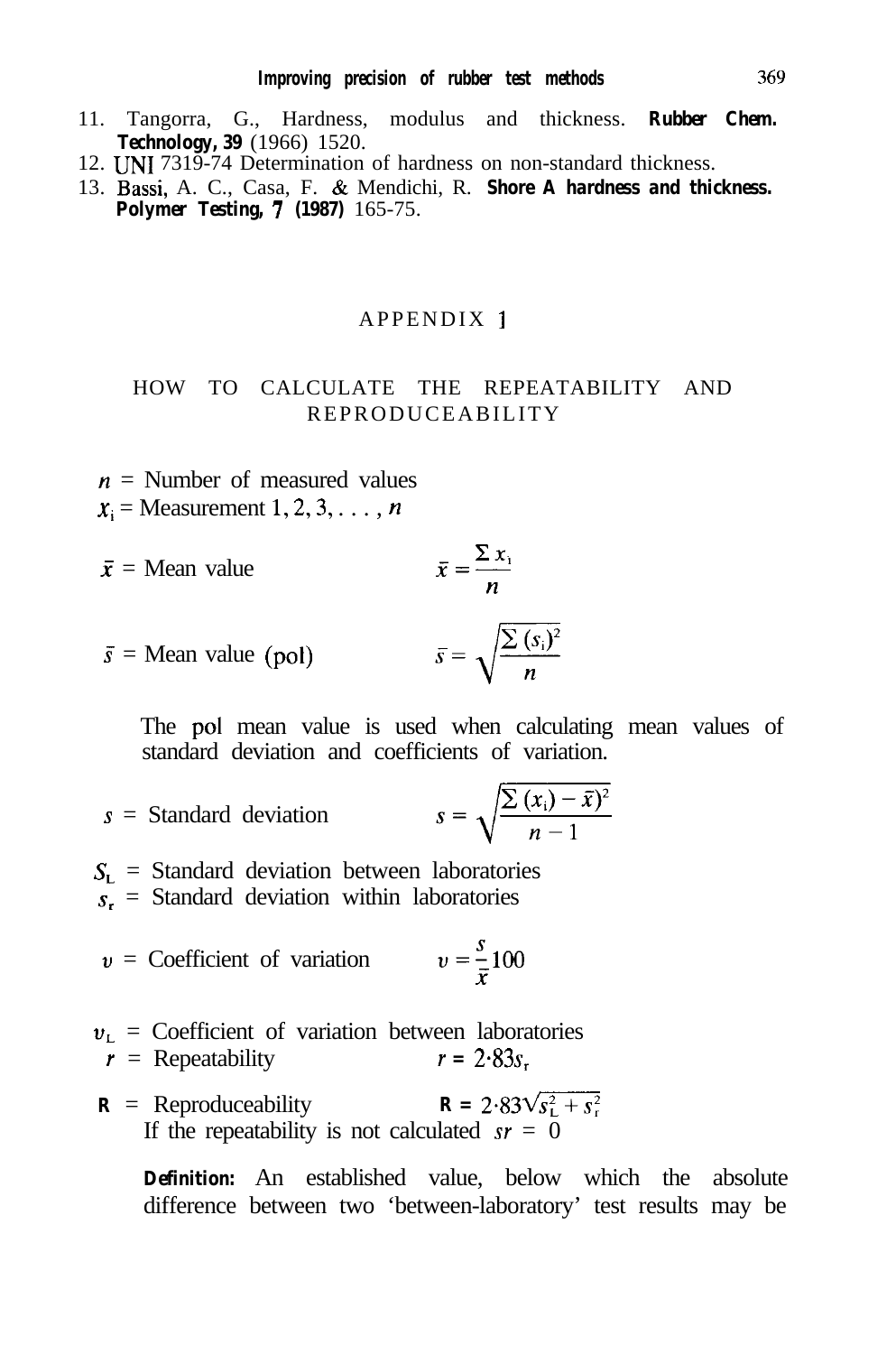expected to lie, with a specified probability. The probability is normally 95% if nothing else is specified.

 $(R)$  = Reproduceability expressed as a percentage of the mean value of the measured values.

Extreme values have been checked with Dixon's Outlier Test.

# APPENDIX 2

| <b>Time</b>      | <b>Material</b> |                  |                  |                |                 |          |                |      |      |      |      |          |
|------------------|-----------------|------------------|------------------|----------------|-----------------|----------|----------------|------|------|------|------|----------|
| (months)         | $\mathbf{1}$    | $\boldsymbol{2}$ | $\boldsymbol{3}$ | $\overline{4}$ | $5\phantom{.0}$ | 6        | $\overline{7}$ | 8    | Y    | 10   | 11   |          |
| Laboratory no. I |                 |                  |                  |                |                 |          |                |      |      |      |      |          |
| 0                | 55              | 44               | 53               | 67             | 77              | 55       | 60             | 44   | 66   | 59   | 80   | 60.0     |
| 1                | 55              | 44               | 52               | 67             | 76              | 55       | 60             | 44   | 66   | 57   | 80   | 59.6     |
| 3                | 55              | 43               | 52               | 67             | 76              | 54       | 61             | 43   | 66   | 57   | 80   | 59.5     |
| $6\phantom{a}$   | 56              | 44               | 54               | 67             | 77              | 55       | 61             | 43   | 66   | 58   | 81   | 60.2     |
| Mean             | 55.3            | 43.8             | 52.8             | $67 - 0$       | 76.5            | 54.8     | 60.5           | 43.5 | 66.0 | 57.8 | 80.3 | 59.8     |
| $\mathbf{s}$     | 0.50            | 0.50             | 0.96             | 0.00           | 0.58            | 0.50     | 0.58           | 0.58 | 0.00 | 0.96 | 0.50 | 0.33     |
| s(pool)          | 0.59            | R total          | 1.67             | $(R)$ total    | 2.79            |          |                |      |      |      |      |          |
| Laboratory no. 2 |                 |                  |                  |                |                 |          |                |      |      |      |      |          |
| 0                | 55              | 44               | 53               | 66             | 76              | 55       | 60             | 44   | 65   | 58   | 78   | 59.5     |
| $\mathbf{1}$     | 55              | 42               | 52               | 66             | 75              | 54       | 60             | 43   | 65   | 57   | 78   | 58.8     |
| 3                | 56              | 45               | 54               | 67             | 75              | 55       | 61             | 45   | 66   | 58   | 78   | 60.0     |
| 6                | 56              | 44               | 53               | 67             | 76              | 55       | 61             | 44   | 66   | 57   | 79   | 59.8     |
| Mean             | 55.5            | 43.8             | $53-0$           | 66.5           | 75.5            | 54.8     | 60.5           | 44.0 | 65.5 | 57.5 | 78.3 | 59.5     |
| s                | 0.58            | 1.26             | 0.82             | 0.58           | $O-58$          | $O-50$   | $0 - 58$       | 0.82 | 0.58 | 0.58 | 0.50 | 0.52     |
| s(POOL)          | 0.70            | R total          | 1.99             | $(R)$ total    | 3.34            |          |                |      |      |      |      |          |
| Laboratory no. 3 |                 |                  |                  |                |                 |          |                |      |      |      |      |          |
| 0                | 56              | 44               | 54               | 67             | 77              | 56       | 61             | 44   | 66   | 56   | 83   | 60.4     |
| 1                | 57              | 44               | 54               | 67             | 76              | 56       | 61             | 44   | 66   | 58   | 82   | $60-5$   |
| 3                | 58              | 45               | 54               | 67             | 76              | 56       | 62             | 45   | 66   | 58   | 79   | 60.5     |
| 6                | 58              | 44               | 54               | 68             | 78              | 56       | 62             | 44   | 67   | 59   | 82   | 61.1     |
| Mean             | 57.3            | 44.3             | 54.0             | 67.3           | 76.8            | 56.0     | 61.5           | 44.3 | 66.3 | 578  | 81.5 | $60 - 6$ |
| s                | 0.96            | 0.50             | 0.00             | 0.50           | 0.96            | $0 - 00$ | 0.58           | 0.50 | 0.50 | 1.26 | 1.73 | 0.33     |
| s(pool)          | 0.84            | R total          | 2.38             | $(R)$ total    | 3.92            |          |                |      |      |      |      |          |

# **A2.1 Normal IRHD, long-term repeatability**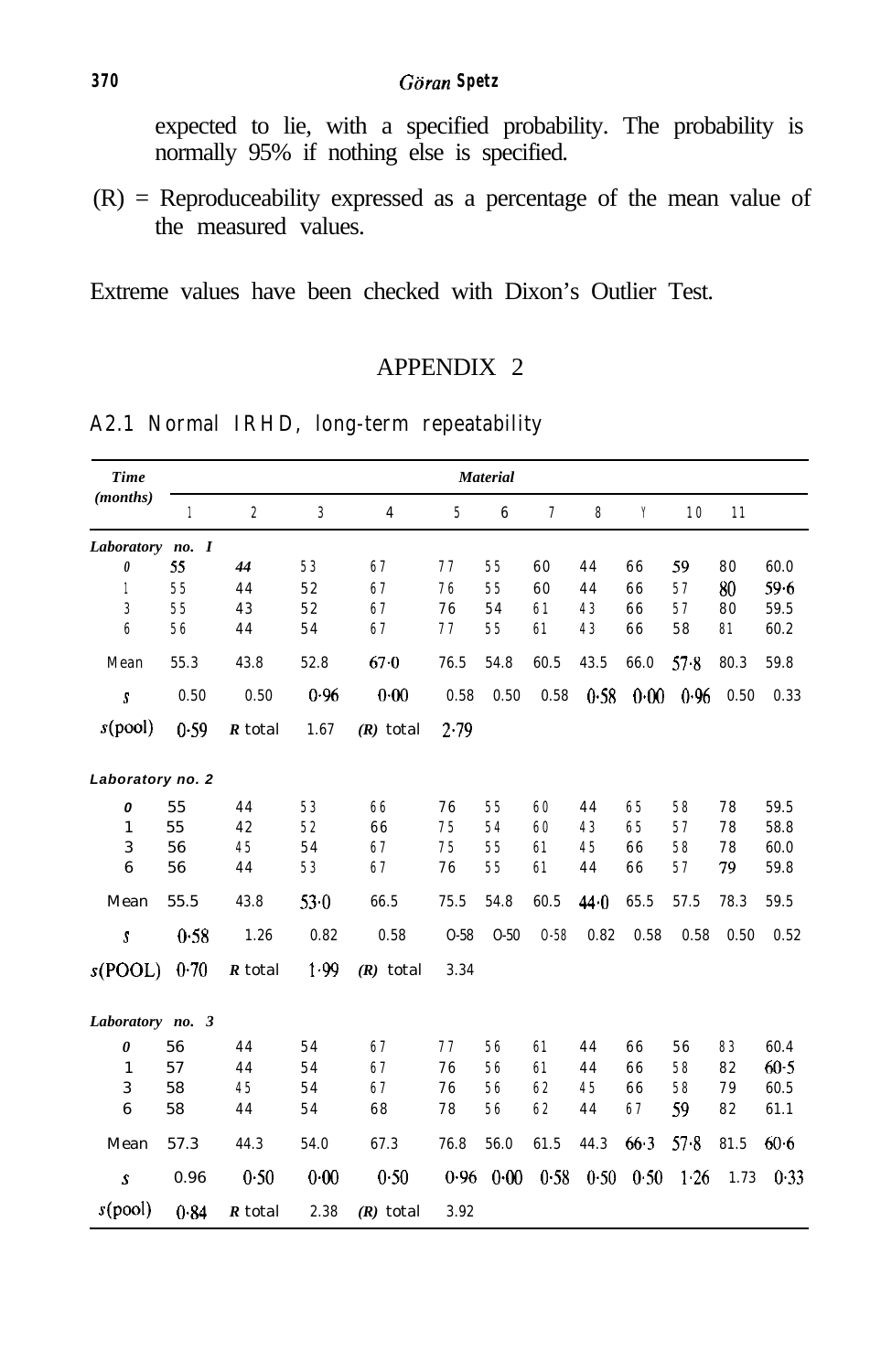| <b>Time</b>      | <b>Material</b> |                  |              |             |       |                 |                |      |          |      |      |          |
|------------------|-----------------|------------------|--------------|-------------|-------|-----------------|----------------|------|----------|------|------|----------|
| (months)         | 1               | $\boldsymbol{2}$ | $\mathbf{3}$ | 4           | $5\,$ | $6\phantom{.0}$ | $\overline{7}$ | 8    | 9        | 10   | 11   |          |
| 0                | 56              | 46               | 56           | 69          | 80    | 56              | 64             | 4.5  | 66       | 58   | 75   | $61-0$   |
| 1                | 56              | 46               | 58           | 68          | 79    | 55              | 64             | 46   | 68       | 58   | 76   | 61.3     |
| 3                | 57              | 46               | 57           | 69          | 79    | 56              | 64             | 46   | 68       | 58   | 77   | 61.5     |
| 6                | 57              | 46               | 58           | 69          | 79    | 55              | 64             | 47   | 68       | 58   | 77   | 61.5     |
| Mean             | 56.5            | 45.8             | 57.3         | 68.8        | 79.3  | 55.5            | 64.0           | 46.0 | 67.5     | 58.0 | 76.3 | 61.3     |
| $\mathbf{s}$     | 0.58            | $0.50\,$         | 0.96         | 0.50        | 0.50  | 0.58            | 0.00           | 0.82 | $1 - 00$ | 0.00 | 0.96 | 0.26     |
| s(pool)          | 0.67            | <b>R</b> total   | 1.89         | (R) total   | 3.08  |                 |                |      |          |      |      |          |
| Laboratory no. 2 |                 |                  |              |             |       |                 |                |      |          |      |      |          |
| 0                | 54              | 43               | 53           | 66          | 77    | 54              | 60             | 43   | 66       | 55   | 73   | 58.5     |
| $\mathbf{1}$     | 55              | 44               | 54           | 66          | 75    | 53              | 60             | 43   | 65       | 53   | 73   | 58.3     |
| 3                | 55              | 44               | 55           | 66          | 76    | 54              | 61             | 43   | 66       | 54   | 73   | $58 - 8$ |
| 6                | 56              | 44               | 54           | 66          | 77    | 54              | 61             | 44   | 66       | 53   | 74   | 59.0     |
| Mean             | 55.0            | 43.8             | 54.0         | 66.0        | 76.3  | 53.8            | 60.5           | 43.3 | 65.8     | 53.8 | 73.3 | 58.7     |
| $\mathcal{S}$    | 0.82            | 0.50             | 0.82         | 0.00        | 0.96  | 0.50            | 0.58           | 0.50 | 0.50     | 0.96 | 0.50 | 0.32     |
| s(pool)          | 0.66            | <b>R</b> total   | 1.86         | $(R)$ total | 3.17  |                 |                |      |          |      |      |          |
| Laboratory no. 3 |                 |                  |              |             |       |                 |                |      |          |      |      |          |
| 0                | 58              | 47               | 57           | 69          | 80    | 57              | 63             | 47   | 67       | 58   | 76   | 61.7     |
| $\mathbf{1}$     | 58              | 48               | 59           | 70          | 81    | 57              | 66             | 48   | 69       | 59   | 79   | 63.1     |
| 3                | 60              | 48               | 60           | 70          | 81    | 58              | 66             | 48   | 69       | 60   | 78   | 63.5     |
| 6                | 59              | 47               | 59           | 70          | 80    | 57              | 65             | 48   | 69       | 59   | 78   | 62.8     |
| Mean             | 58.8            | 47.5             | 58.8         | 69.8        | 80.5  | 57.3            | $65 - 0$       | 47.8 | 68.5     | 59.0 | 77.8 | 62.8     |
| s                | 0.96            | 0.58             | 1.26         | 0.50        | 0.58  | 0.50            | 1.41           | 0.50 | 1.00     | 0.82 | 1.26 | 0.74     |
| s(pool)          | 0.91            | <b>R</b> total   | 2.58         | (R) total   | 4.12  |                 |                |      |          |      |      |          |

**A2.2 Shore A, long-term repeatability**

# **A2.3 Normal IRHD, short-term repeatability**

| <b>Time</b><br>(days) |          | <b>Material</b> |        |           |      |        |      |      |      |      |      |      |
|-----------------------|----------|-----------------|--------|-----------|------|--------|------|------|------|------|------|------|
|                       |          | $\overline{c}$  | 3      | 4         | 5    | 6      | 7    | 8    | 9    | 10   | 11   |      |
| Laboratory no.        |          |                 |        |           |      |        |      |      |      |      |      |      |
| 0                     | 55       | 44              | 53     | 67        | 77   | 55     | 60   | 44   | 66   | 59   | 80   | 60.0 |
| 1                     | 55       | 44              | 53     | 67        | 77   | 55     | 61   | 44   | 66   | 58   | 79   | 59.9 |
| Mean $550$            |          | 44.0            | 53.0   | 67.0      | 77.0 | $55-0$ | 60.5 | 44.0 | 66.0 | 58.5 | 79.5 | 60.0 |
| S                     | $0 - 00$ | 0.00            | 0.00   | $0 - 00$  | 0.00 | 0.00   | 0.71 | 0.00 | 0.00 | 0.71 | 0.71 | 0.06 |
| s(pool)               | 0.37     | <b>R</b> total  | $1-05$ | (R) total | 1.74 |        |      |      |      |      |      |      |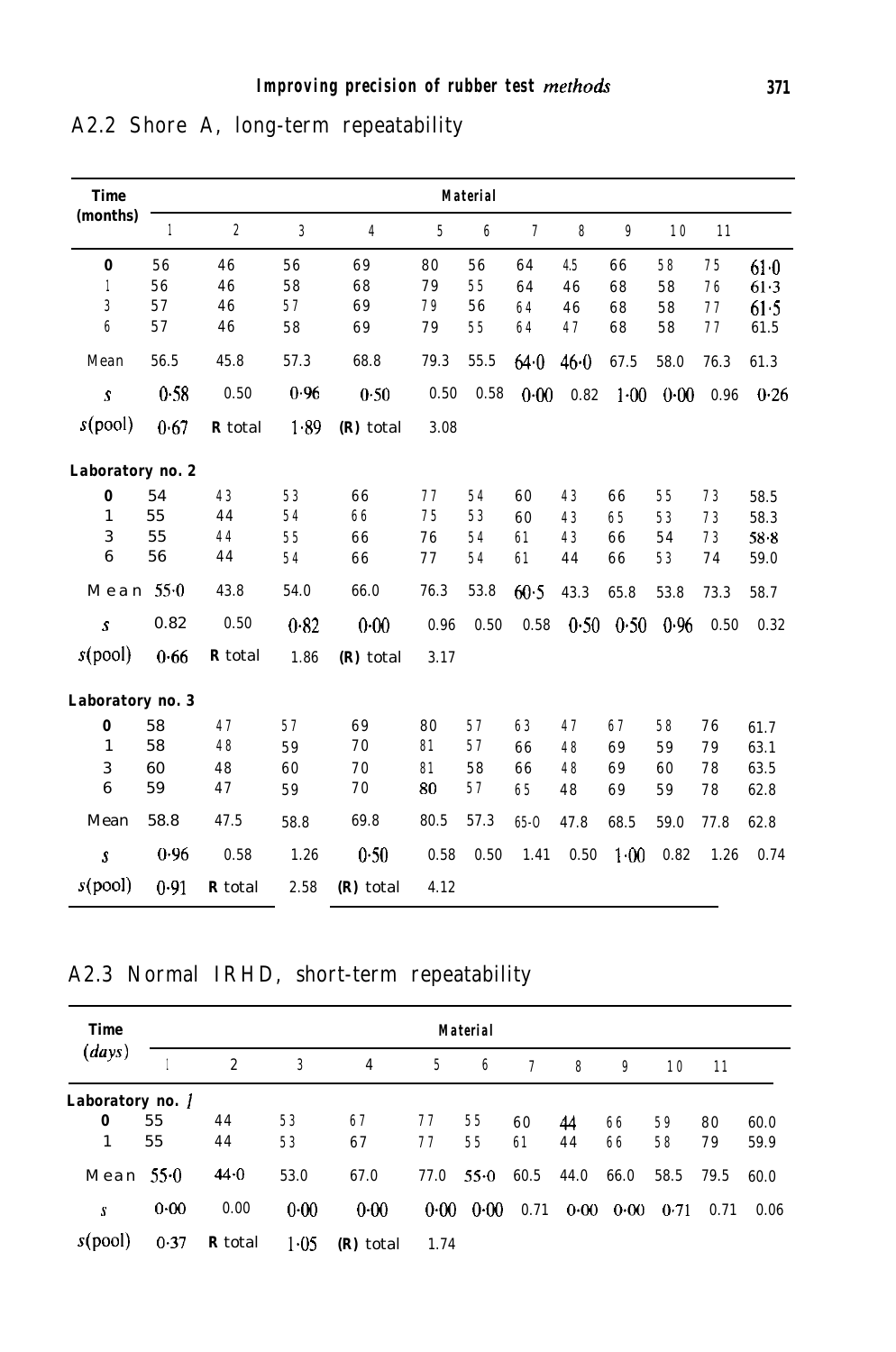| <b>Time</b>         | <b>Material</b> |                        |          |                |          |          |          |          |          |          |          |                |
|---------------------|-----------------|------------------------|----------|----------------|----------|----------|----------|----------|----------|----------|----------|----------------|
| (days)              |                 | $\overline{c}$         | 3        | $\overline{4}$ | 5        | 6        | 7        | 8        | 9        | 10       | 11       |                |
| Laboratory no. 2    |                 |                        |          |                |          |          |          |          |          |          |          |                |
| 0<br>$\overline{2}$ | 55<br>55        | 42<br>43               | 52<br>53 | 66<br>66       | 75<br>76 | 55<br>55 | 60<br>60 | 44<br>44 | 65<br>65 | 58<br>58 | 78<br>78 | 59.1<br>59.4   |
| Mean                | 550             | 42.5                   | 52.5     | 66.0           | 75.5     | 55.0     | 60.0     | 44.0     | 65.0     | $58 - 0$ | $78 - 0$ | 59.2           |
| S                   | 0.00            | 0.71                   | 0.71     | 0.00           | 0.71     | 0.00     | 0.00     | 0.00     | 0.00     | 0.00     | 0.00     | 0.19           |
| s(pool)             | 0.37            | $\boldsymbol{R}$ total | $1 - 05$ | $(R)$ total    | 1.76     |          |          |          |          |          |          |                |
| Laboratory no. 3    |                 |                        |          |                |          |          |          |          |          |          |          |                |
| 0<br>$\overline{2}$ | 56<br>57        | 44<br>45               | 54<br>54 | 67<br>68       | 77<br>77 | 56<br>56 | 61<br>62 | 44<br>45 | 66<br>67 | 56<br>56 | 83<br>83 | $60-4$<br>60.9 |
| Mean                | 56.5            | 44.5                   | 540      | 67.5           | 77.0     | 56.0     | 61.5     | 44.5     | 66.5     | $56-0$   | $83 - 0$ | $60 - 6$       |
| S                   | 0.71            | 0.71                   | $0 - 00$ | 0.71           | 0.00     | $0 - 00$ | 0.71     | 0.71     | 0.71     | 0.00     | 0.00     | 0.39           |
| s(pool)             | 0.52            | $\mathbf R$ total      | 1.48     | $(R)$ total    | 2.44     |          |          |          |          |          |          |                |

# *A2.3-(Contd.)*

# **A2.4 Shore A, short-term repeatability**

| <b>Time</b>      | <b>Material</b> |                   |                |                |          |          |                |          |          |          |          |                |
|------------------|-----------------|-------------------|----------------|----------------|----------|----------|----------------|----------|----------|----------|----------|----------------|
| (days)           |                 | $\overline{2}$    | $\overline{3}$ | $\overline{4}$ | 5        | 6        | $\overline{7}$ | 8        | 9        | 10       | 11       |                |
| $\mathbf{0}$     | 56<br>56        | 46<br>45          | 56<br>57       | 69<br>68       | 80<br>80 | 56<br>56 | 64<br>63       | 45<br>45 | 66<br>66 | 58<br>57 | 75<br>76 | $61-0$<br>60.8 |
| Mean             | $56 - 0$        | 45.5              | 56.5           | 68.5           | $80-0$   | $56 - 0$ | 63.5           | 45.0     | 66.0     | 57.5     | 75.5     | $60-9$         |
| s                | 040             | $O-71$            | 0.71           | $0 - 71$       | 0.00     | 0.00     | 0.71           | $0 - 00$ | 0.00     | 0.71     | 0.71     | 0.13           |
| s(pool)          | 0.52            | $\mathbf R$ total | 1.48           | $(R)$ total    | 2.43     |          |                |          |          |          |          |                |
| Laboratory no. 2 |                 |                   |                |                |          |          |                |          |          |          |          |                |
| 0                | 54              | 43                | 53             | 66             | 77       | 54       | 60             | 43       | 66       | 55       | 73       | 58.5           |
| $\overline{2}$   | 54              | 43                | 53             | 65             | 75       | 53       | 59             | 43       | 65       | 53       | 72       | 57.7           |
| Mean             | 54.0            | 43.0              | 53.0           | 65.5           | 76.0     | 53.5     | 59.5           | 43.0     | 65.5     | 54.0     | 72.5     | 58.1           |
| S                | 0.00            | 0.00              | 0.00           | $0 - 71$       | 1.41     | 0.71     | 0.71           | 0.00     | 0.71     | $1-41$   | 0.71     | 0.58           |
| s(pool)          | 0.77            | R total           | 2.18           | (R)<br>total   | 3.74     |          |                |          |          |          |          |                |
| Laboratory no. 3 |                 |                   |                |                |          |          |                |          |          |          |          |                |
| 0                | 58              | 47                | 57             | 69             | 80       | 57       | 63             | 47       | 67       | 58       | 76       | 61.7           |
| $\overline{2}$   | 58              | 48                | 57             | 69             | 79       | 57       | 63             | 47       | 67       | 58       | 77       | 61.8           |
| Mean             | 58.0            | 47.5              | $57 - 0$       | 69.0           | 79.5     | 57.0     | 63.0           | 47.0     | 67.0     | 58.0     | 76.5     | 61.8           |
| S                | 0.00            | 0.71              | 0.00           | 0.00           | 0.71     | 0.00     | 0.00           | 0.00     | 0.00     | 0.00     | 0.71     | 0.06           |
| s(pool)          | 0.37            | $\mathbf R$ total | $1 - 05$       | $(R)$ total    | 1.69     |          |                |          |          |          |          |                |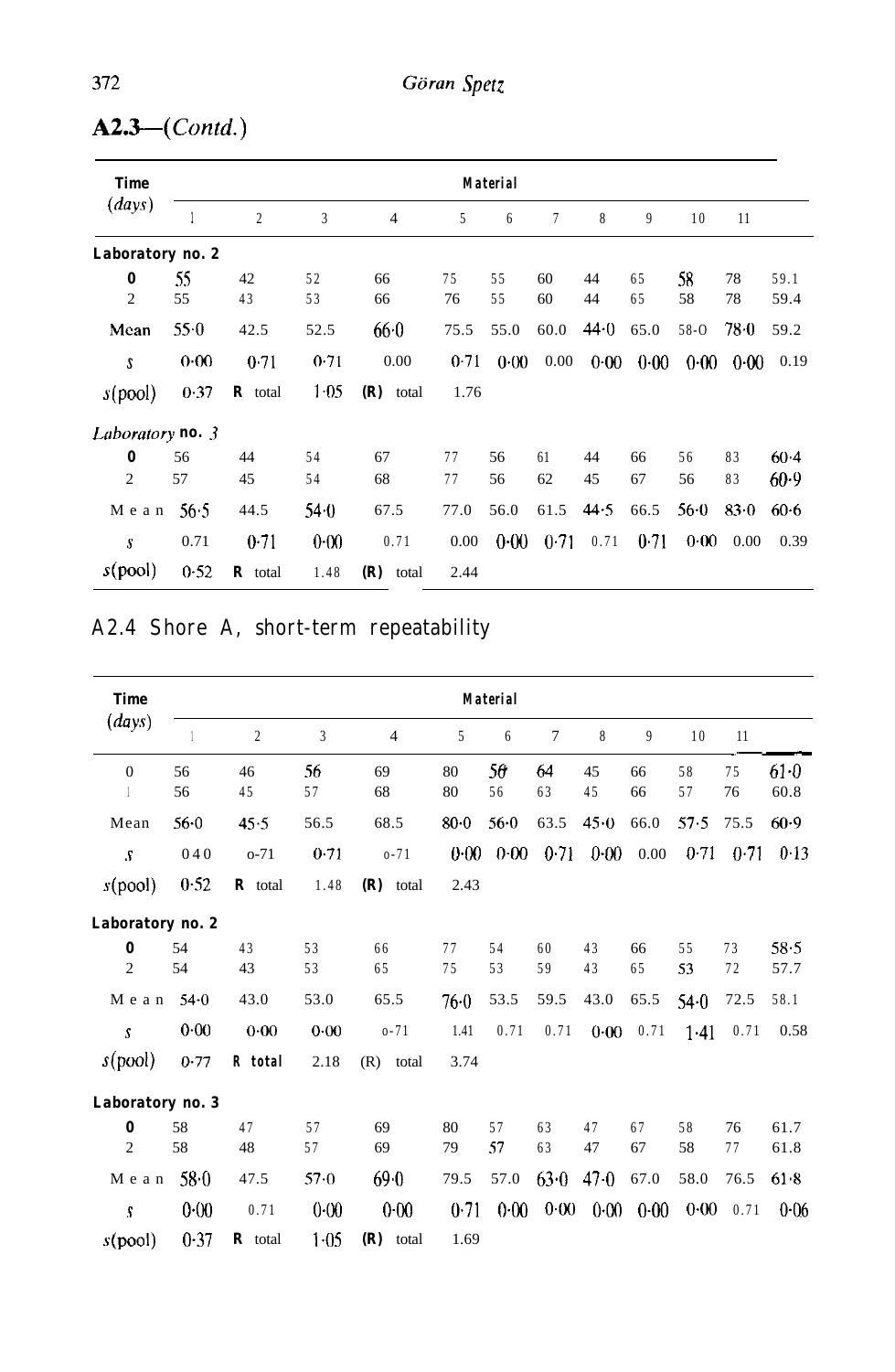# *A2.4-(Contd.)*

| <b>Time</b>                      | Material |                |      |                |      |      |        |      |                   |             |        |      |
|----------------------------------|----------|----------------|------|----------------|------|------|--------|------|-------------------|-------------|--------|------|
| (days)                           |          | $\overline{2}$ | 3    | $\overline{4}$ | 5    | 6    | $\tau$ | 8    | 9                 | 10          | 11     |      |
| Laboratory no. 1 Shore automatic |          |                |      |                |      |      |        |      |                   |             |        |      |
| 0                                | $58-0$   | 45.3           | 55.6 | 67.6           | 78.4 | 55.9 | 624    | 45.7 | 66.2              | 56.7        | $75-1$ | 60.6 |
| 4                                | 58.0     | 45.4           | 55.7 | 67.5           | 78.1 | 55.7 | 62.0   | 45.2 | 66.6              | 56.2        | 75.2   | 60.5 |
| Mean                             | $58 - 0$ | 45.3           | 55.7 | 67.6           | 78.3 | 55.8 | 62.2   | 45.5 | 66.4              | $56.5$ 75.2 |        | 60.6 |
| S                                | $0 - 00$ | 0.07           | 0.07 | 0.07           | 0.21 | 0.14 | 0.28   |      | $0.35 \quad 0.28$ | 0.35        | 0.07   | 0.08 |
| s(pool)                          | 0.21     | <b>R</b> total | 0.60 | $(R)$ total    | 0.99 |      |        |      |                   |             |        |      |

# **APPENDIX 3**

# **A3.1 Normal IRHD, different operators, different hardness testers**

| <b>Laboratory</b> |      |                |      | <b>Material</b> |                |          |
|-------------------|------|----------------|------|-----------------|----------------|----------|
|                   | 1    | $\overline{c}$ | 3    | 4               | $\overline{5}$ | Mean     |
| 1                 | 58   | 50             | 67   | 80              | 45             | $60 - 0$ |
| $\boldsymbol{2}$  | 58   | 49             | 66   | 79              | 44             | 59.2     |
| 3                 | 58   | 50             | 68   | 80              | 43             | 59.8     |
| 4                 | 59   | 51             | 68   | 81              | 45             | 60.8     |
| $\bf 5$           | 56   | 49             | 65   | 78              | 42             | $58-0$   |
| $\boldsymbol{6}$  | 57   | 49             | 67   | 79              | 43             | $59 - 0$ |
| 7                 | 59   | 52             | 69   | 81              | 46             | 61.4     |
| $\pmb{8}$         | 57   | 50             | 67   | 79              | 44             | 59.4     |
| 9                 | 58   | 50             | 68   | 80              | 44             | 60.0     |
| 10                | 57   | 51             | 68   | 79              | 45             | 60.0     |
| 11                | 58   | 49             | 68   | 80              | 45             | 60.0     |
| 12                | 56   | $\bf{0}$       | 67   | 79              | 43             | 59.0     |
| 13                | 59   | 50             | 70   | 81              | 46             | 61.2     |
| 14                | 56   |                | 68   | 79              | 44             | $59 - 4$ |
| Mean              | 57.6 | 50.0           | 67.6 | 79.6            | 44.2           | 59.8     |
| S                 | 1.09 | 0.88           | 1.22 | 0.93            | 1.19           |          |
| s(pool)           | 1.07 | <b>R</b> total | 3.03 | $(R)$ total     | 5.06           |          |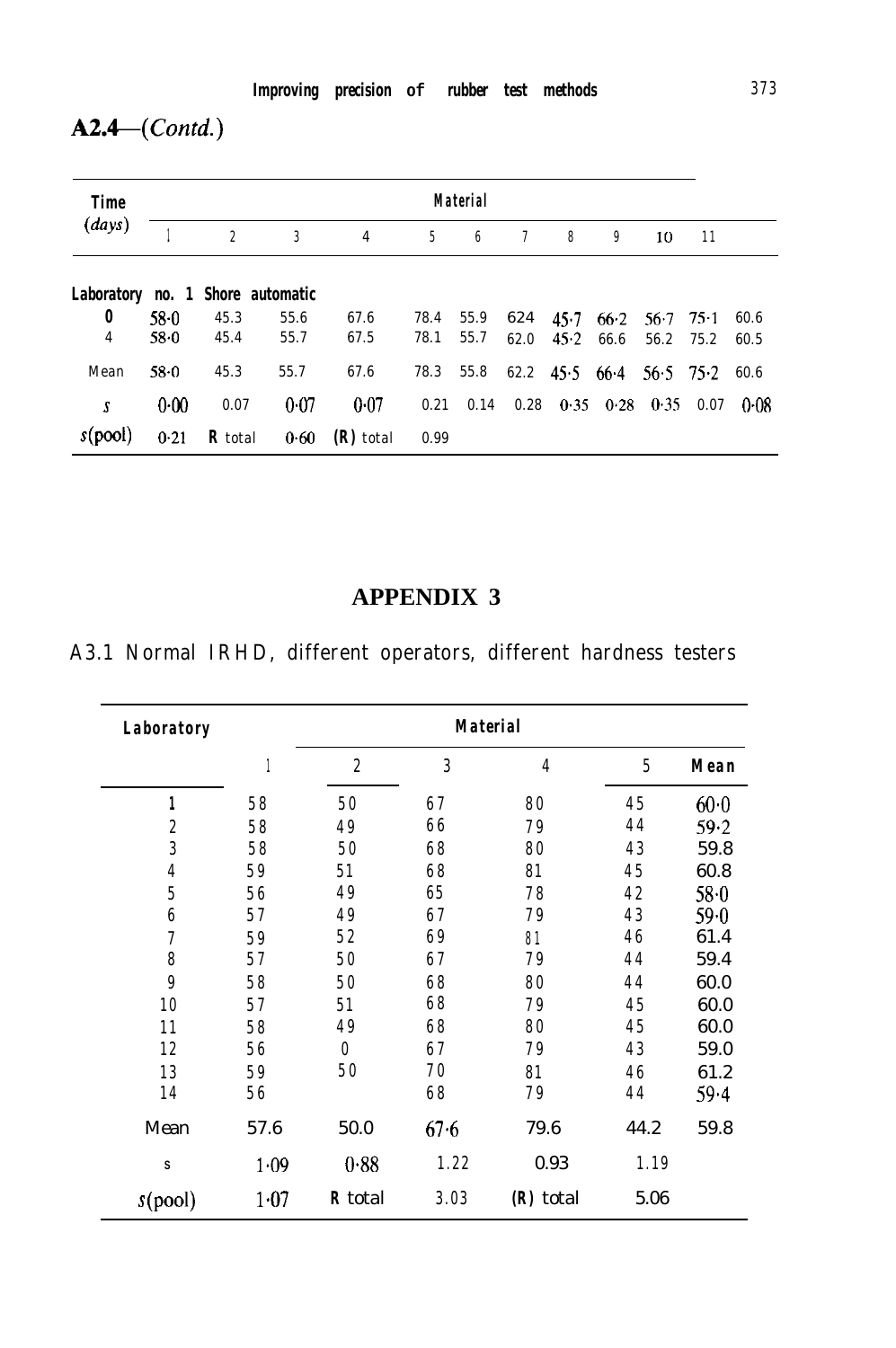| Laboratory       |      |                | <b>Material</b> |                |          |          |
|------------------|------|----------------|-----------------|----------------|----------|----------|
|                  | 1    | $\overline{2}$ | 3               | $\overline{4}$ | 5        | Mean     |
| 1                | 57   | 49             | 68              | 79             | 43       | 59.2     |
| $\overline{2}$   | 57   | 49             | 66              | 79             | 43       | 58.8     |
| 3                | 58   | 51             | 68              | 80             | 45       | $60 - 4$ |
| 4                | 58   | 51             | 68              | 80             | 44       | $60-2$   |
| 5                | 54   | 48             | 65              | 78             | 42       | 57.4     |
| 6                | 57   | 49             | 68              | 80             | 43       | 59.4     |
| 7                | 57   | 50             | 67              | 79             | 44       | 59.4     |
| 8                | 57   | 49             | 67              | 79             | 43       | $59 - 0$ |
| 9                | 57   | 50             | 67              | 79             | 44       | 59.4     |
| 10               | 57   | 50             | 68              | 80             | 43       | 59.6     |
| 11               | 58   | 49             | 67              | 79             | 44       | 59.4     |
| 12               | 57   | 49             | 66              | 78             | 43       | 59.6     |
| 13               |      |                |                 |                |          |          |
| Mean             | 57.0 | 49.5           | 67.1            | 79.2           | 43.4     | 59.2     |
| $\boldsymbol{s}$ | 1.04 | 0.90           | $1 - 00$        | 0.72           | 0.79     |          |
| s(pool)          | 0.90 | $\bm{R}$ total | 2.55            | $(R)$ total    | $4 - 30$ |          |

**A3.2 Normal IRHD, different operators, same hardness tester**

|  |  |  |  | A3.3 Normal IRHD, one operator, different hardness testers |  |  |  |
|--|--|--|--|------------------------------------------------------------|--|--|--|
|--|--|--|--|------------------------------------------------------------|--|--|--|

| Laboratory     |          |                |      | <b>Material</b> |      |          |
|----------------|----------|----------------|------|-----------------|------|----------|
|                | 1        | $\overline{2}$ | 3    | $\overline{4}$  | 5    | Mean     |
| 1              | 57       | 50             | 67   | 80              | 44   | 59.6     |
| $\overline{2}$ | 58       | 49             | 66   | 79              | 44   | 59.2     |
| 3              | 58       | 51             | 67   | 80              | 44   | $60-0$   |
| $\overline{4}$ | 57       | 50             | 67   | 80              | 43   | 59.4     |
| 5              | 57       | 50             | 67   | 79              | 44   | 59.4     |
| 6              | 56       | 49             | 67   | 79              | 43   | 58.8     |
| 7              | 57       | 50             | 67   | 79              | 44   | $59 - 4$ |
| 8              | 57       | 50             | 67   | 79              | 44   | 59.4     |
| 9              | 57       | 50             | 67   | 80              | 44   | 59.6     |
| 10             | 57       | 50             | 67   | 79              | 45   | 59.6     |
| 11             | 56       | 49             | 67   | 79              | 44   | 59.0     |
| 12             | 57       | 50             | 67   | 79              | 44   | 59.4     |
| 13             |          |                |      |                 |      |          |
| Mean           | $57 - 0$ | 49.8           | 66.9 | 79.3            | 43.9 | 59.4     |
| S              | 0.60     | 0.58           | 0.29 | $0 - 49$        | 0.51 |          |
| s(pool)        | 0.51     | $R$ total      | 144  | $(R)$ total     | 2.42 |          |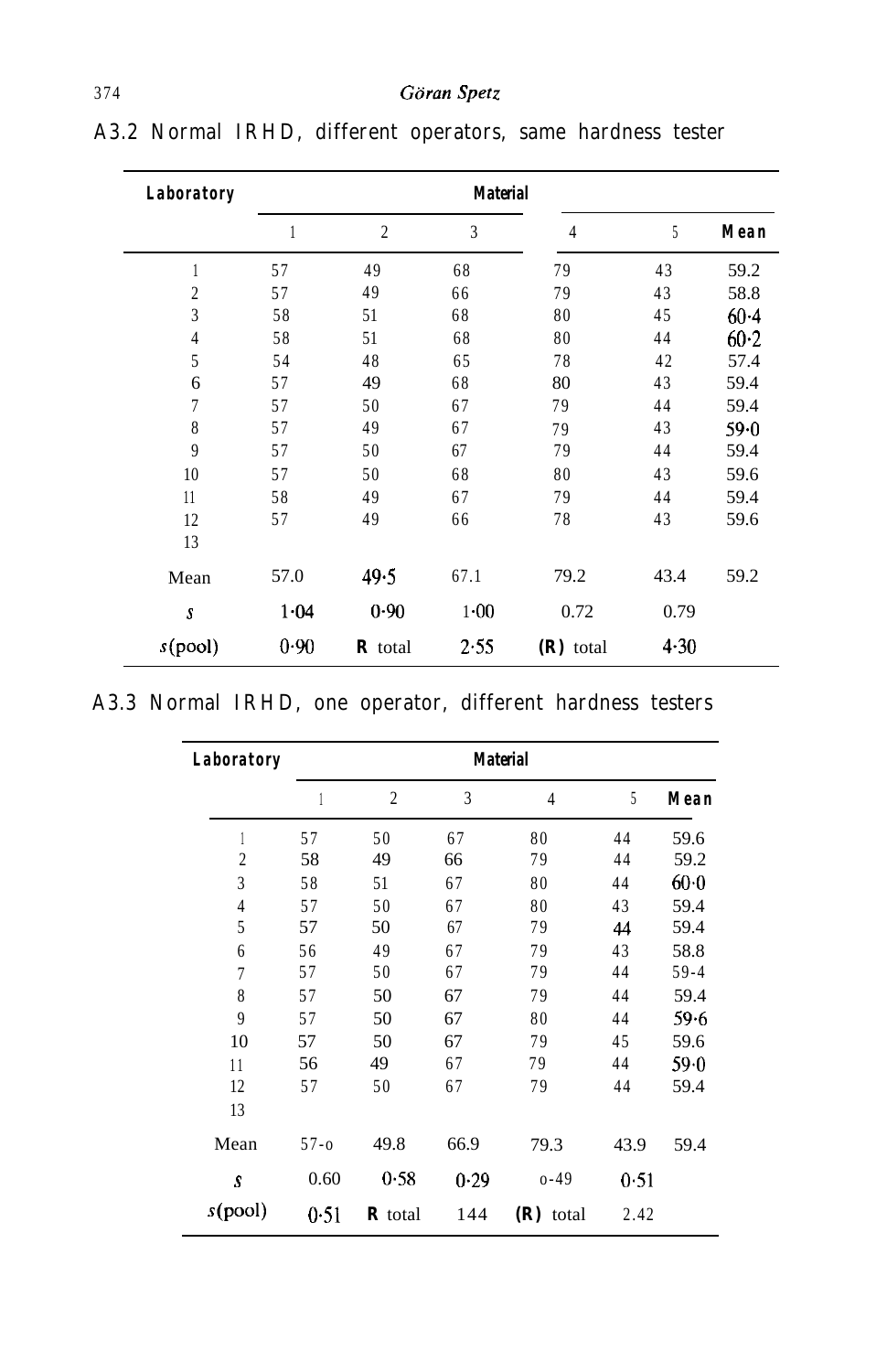| Laboratory       |      |                |      | <b>Material</b> |      |          |
|------------------|------|----------------|------|-----------------|------|----------|
|                  | 1    | $\overline{c}$ | 3    | $\overline{4}$  | 5    | Mean     |
| 1                | 57   | 49             | 68   | 80              | 43   | 59.4     |
| $\boldsymbol{2}$ | 56   | 48             | 66   | 79              | 43   | 58.4     |
| 3                | 57   | 49             | 68   | 80              | 44   | $59 - 6$ |
| $\overline{4}$   | 57   | 48             | 66   | 80              | 42   | 58.6     |
| 5                | 57   | 49             | 66   | 79              | 43   | 58.8     |
| $\boldsymbol{6}$ | 57   | 49             | 68   | 79              | 43   | $59 - 2$ |
| $\overline{7}$   | 57   | 50             | 66   | 79              | 44   | 59.2     |
| 8                | 57   | 49             | 66   | 80              | 43   | $59 - 0$ |
| 9                | 57   | 50             | 67   | 80              | 43   | $59 - 4$ |
| 10               | 57   | 49             | 68   | 80              | 43   | 59.4     |
| 11               | 57   | 50             | 67   | 80              | 44   | 59.6     |
| 12               | 56   | 50             | 66   | 79              | 43   | 58.8     |
| 13               |      |                |      |                 |      |          |
| Mean             | 56.8 | 49.2           | 66.8 | 79.6            | 43.2 | 59.1     |
| S                | 0.39 | 0.72           | 0.94 | 0.51            | 0.58 |          |
| s(pool)          | 0.65 | R total        | 1.85 | (R) total       | 3.13 |          |

**A3.4 Normal IRHD, one operator, same hardness tester**

### **APPENDIX 4**

|  |  | .                                                                |  |  |
|--|--|------------------------------------------------------------------|--|--|
|  |  | A4.1 Micro IRHD, different operators, different hardness testers |  |  |

| <b>Laboratory</b> |      |                |      | <b>Material</b> |      |          |
|-------------------|------|----------------|------|-----------------|------|----------|
|                   | 1    | $\overline{c}$ | 3    | 4               | 5    | Mean     |
|                   | 60   | 52             | 69   | 81              | 47   | 61.8     |
| $\overline{c}$    | 60   | 54             | 69   | 79              | 47   | 61.8     |
| 3                 | 60   | 52             | 69   | 83              | 47   | 62.2     |
| $\overline{4}$    | 63   | 53             | 71   | 81              | 47   | 63.0     |
| 5                 |      |                |      |                 |      |          |
| 6                 | 61   | 52             | 72   | 83              | 47   | 63.0     |
| 7                 | 61   | 52             | 71   | 83              | 47   | $62 - 8$ |
| 8                 | 60   | 52             | 70   | 81              | 47   | 62.0     |
| 9                 | 60   | 51             | 68   | 78              | 45   | $60 - 4$ |
| 1 <sub>0</sub>    | 62   | 53             | 72   | 83              | 47   | 63.4     |
| 11                | 60   | 51             | 71   | 81              | 46   | 61.8     |
| 12                | 60   | 52             | 70   | 81              | 47   | 62.0     |
| 13                | 59   | 52             | 71   | 82              | 47   | 62.2     |
| Mean              | 60.5 | $52 - 2$       | 70.3 | 81.3            | 46.8 | 62.2     |
| S                 | 1.09 | $0 - 83$       | 1.29 | 1.61            | 0.62 |          |
| s(pool)           | 1.14 | R total        | 3.23 | (R) total       | 5.20 |          |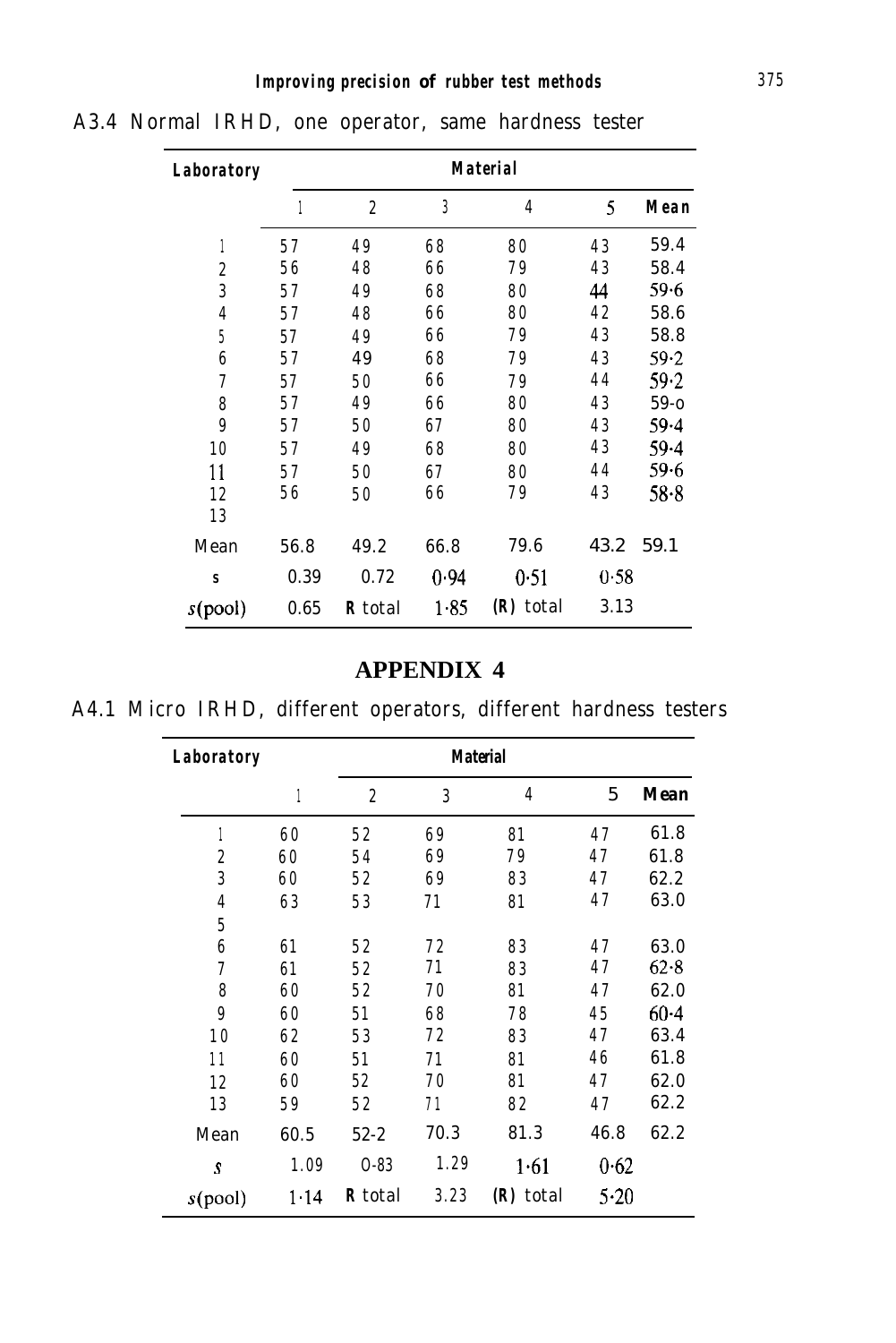| Laboratory       |        |                |      | <b>Material</b> |      |        |
|------------------|--------|----------------|------|-----------------|------|--------|
|                  | 1      | $\overline{c}$ | 3    | 4               | 5    | Mean   |
| 1                | 62     | 52             | 70   | 81              | 46   | 62.2   |
| $\boldsymbol{2}$ | 61     | 52             | 70   | 80              | 47   | 62.0   |
| 3                | 61     | 53             | 70   | 83              | 47   | 62.8   |
| $\overline{4}$   | 62     | 53             | 71   | 81              | 47   | 62.8   |
| 5                |        |                |      |                 |      |        |
| 6                | 60     | 52             | 71   | 81              | 47   | 62.2   |
| $\overline{7}$   | 61     | 53             | 72   | 82              | 47   | 63.0   |
| 8                | 60     | 51             | 69   | 80              | 47   | 61.4   |
| 9                | 61     | 52             | 69   | 80              | 47   | 61.8   |
| 10               | 61     | 52             | 72   | 83              | 47   | 63.0   |
| 11               | 60     | 51             | 70   | 80              | 45   | 61.2   |
| 12               | 59     | 51             | 69   | 80              | 46   | 61.0   |
| 13               | 59     | 51             | 69   | 80              | 45   | $60-8$ |
| Mean             | 60.6   | 51.9           | 70.2 | 80.9            | 46.5 | 62.0   |
| S                | $1-00$ | $0 - 79$       | 1.11 | 1.16            | 0.80 |        |
| s(pool)          | 0.99   | <b>R</b> total | 2.79 | (R)<br>total    | 4.50 |        |

**A4.2 Micro IRHD, one operator, different hardness testers**

# **APPENDIX 5**

|  |  |  |  | A5.1 Shore A, different operators, different hardness testers |  |  |  |
|--|--|--|--|---------------------------------------------------------------|--|--|--|
|--|--|--|--|---------------------------------------------------------------|--|--|--|

| <b>Laboratory</b> |      |                |          | <b>Material</b> |      |          |
|-------------------|------|----------------|----------|-----------------|------|----------|
|                   |      | $\overline{c}$ | 3        | $\overline{4}$  | 5    | Mean     |
| 1                 | 59   | 52             | 67       | 80              | 46   | 60.8     |
| $\boldsymbol{2}$  | 56   | 49             | 65       | 78              | 43   | 58.2     |
| 3                 | 61   | 53             | 69       | 81              | 48   | 62.4     |
| 4                 | 60   | 53             | 69       | 80              | 47   | 61.8     |
| 5                 | 61   | 55             | 70       | 81              | 50   | 63.4     |
| $\boldsymbol{6}$  | 58   | 50             | 67       | 80              | 44   | 59.8     |
| $\overline{7}$    | 59   | 51             | 67       | 77              | 45   | 59.8     |
| 8                 | 59   | 51             | 67       | 78              | 46   | 60.2     |
| $9\phantom{.0}$   | 61   | 53             | 69       | 81              | 47   | 62.2     |
| 10                | 62   | 54             | 69       | 79              | 48   | $62 - 4$ |
| 11                | 60   | 51             | 67       | 79              | 45   | $60-4$   |
| 12                | 59   | 51             | 66       | 79              | 45   | $60-0$   |
| 13                | 60   | 53             | 69       | 81              | 48   | $62 - 2$ |
| 14                | 61   | 53             | 70       | 81              | 48   | $62 - 6$ |
| Mean              | 59.6 | 52.0           | $67 - 8$ | 79.5            | 46.3 | $61 - 0$ |
| S                 | 1.56 | 1.68           | $1-48$   | 1.33            | 1.93 |          |
| s(pool)           | 1.61 | <b>R</b> total | 4.55     | (R)<br>total    | 7.46 |          |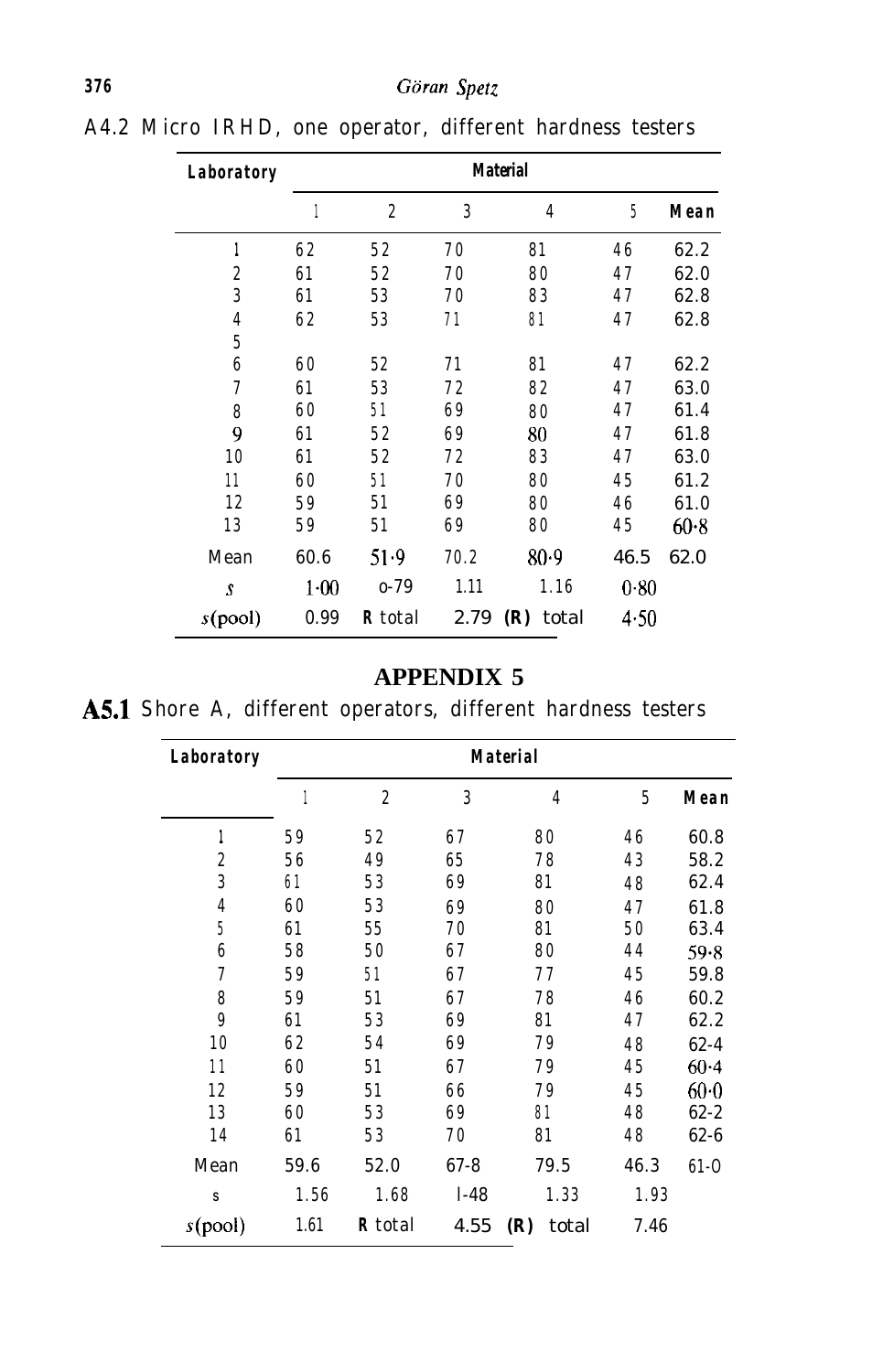| <b>Laboratory</b>       |      |                  |      | <b>Material</b> |          |               | Load on                    |
|-------------------------|------|------------------|------|-----------------|----------|---------------|----------------------------|
|                         |      | $\boldsymbol{2}$ | 3    | $\overline{4}$  | 5        | Mean<br>value | tester<br>$\boldsymbol{N}$ |
| 1                       | 60   | 52               | 68   | 80              | 46       | 61.2          | 14                         |
| $\boldsymbol{2}$        | 59   | 49               | 66   | 78              | 45       | 59.4          | 13                         |
| 3                       | 60   | 52               | 68   | 79              | 45       | $60 - 8$      | 56                         |
| $\overline{\mathbf{4}}$ | 58   | 49               | 65   | 78              | 44       | 58.8          | 12                         |
| $\overline{5}$          | 60   | 52               | 68   | 79              | 46       | $61-0$        | 19                         |
| $\frac{6}{7}$           |      |                  |      |                 |          |               |                            |
| $\pmb{8}$               | 58   | 49               | 65   | 78              | 44       | $58 - 8$      | 12                         |
| $\boldsymbol{9}$<br>10  | 56   | 50               | 67   | 78              | 45       | $59 - 2$      | 28                         |
| 11                      | 59   | 49               | 66   | 78              | 44       | 59.2          | 16                         |
| 12<br>13                | 57   | 51               | 67   | 78              | 45       | 59.6          | 29                         |
| 14                      | 58   | 49               | 67   | 78              | 44       | 59.2          | 12                         |
| Mean                    | 58.5 | $50-2$           | 66.7 | 78.4            | $44 - 8$ | $59 - 7$      | 21.1                       |
| s                       | 1.35 | 1.40             | 1.16 | 0.70            | $0 - 79$ |               |                            |
| $s$ (pool)              | 1.12 | R total          | 3.16 | $(R)$ tot.      | 5.30     |               |                            |

**A5.2 Shore A, different operators, the same hardness tester**

|  |  |  |  | A5.3 Shore A, one operator, different hardness testers |  |  |  |
|--|--|--|--|--------------------------------------------------------|--|--|--|
|--|--|--|--|--------------------------------------------------------|--|--|--|

| Laboratory       |        |                  |      | <b>Material</b> |      |        |
|------------------|--------|------------------|------|-----------------|------|--------|
|                  | 1      | $\boldsymbol{2}$ | 3    | $\overline{4}$  | 5    | Mean   |
|                  | 60     | 52               | 68   | 80              | 45   | 61.0   |
| $\boldsymbol{2}$ | 57     | 49               | 65   | 78              | 43   | 58.4   |
| $\overline{3}$   | 59     | 51               | 68   | 80              | 47   | $61-0$ |
| $\overline{4}$   | 61     | 53               | 70   | 81              | 47   | 62.4   |
| $\overline{5}$   | 60     | 51               | 67   | 79              | 48   | 61·0   |
| $\boldsymbol{6}$ | 59     | 53               | 69   | 80              | 46   | 61.4   |
| 7                | 60     | 53               | 69   | 80              | 47   | 61.8   |
| 8                | 60     | 52               | 68   | 79              | 47   | 61.2   |
| $\overline{9}$   | 60     | 52               | 68   | 80              | 45   | 61.0   |
| 10               | 61     | 52               | 69   | 79              | 45   | 61.2   |
| 11               | 60     | 51               | 68   | 80              | 45   | 60.8   |
| 12               | 60     | 52               | 68   | 80              | 46   | 61.2   |
| 13               | 60     | 53               | 69   | 81              | 47   | 62.0   |
| 14               | 60     | 53               | 69   | 80              | 47   | 61.8   |
| Mean             | 59.8   | 51.9             | 68.2 | 79.8            | 46.1 | 61.2   |
| s                | 0.97   | 1.14             | 1.19 | 0.80            | 1.33 |        |
| s(pool)          | $1-10$ | R total          | 3.12 | (R) total       | 5.10 |        |